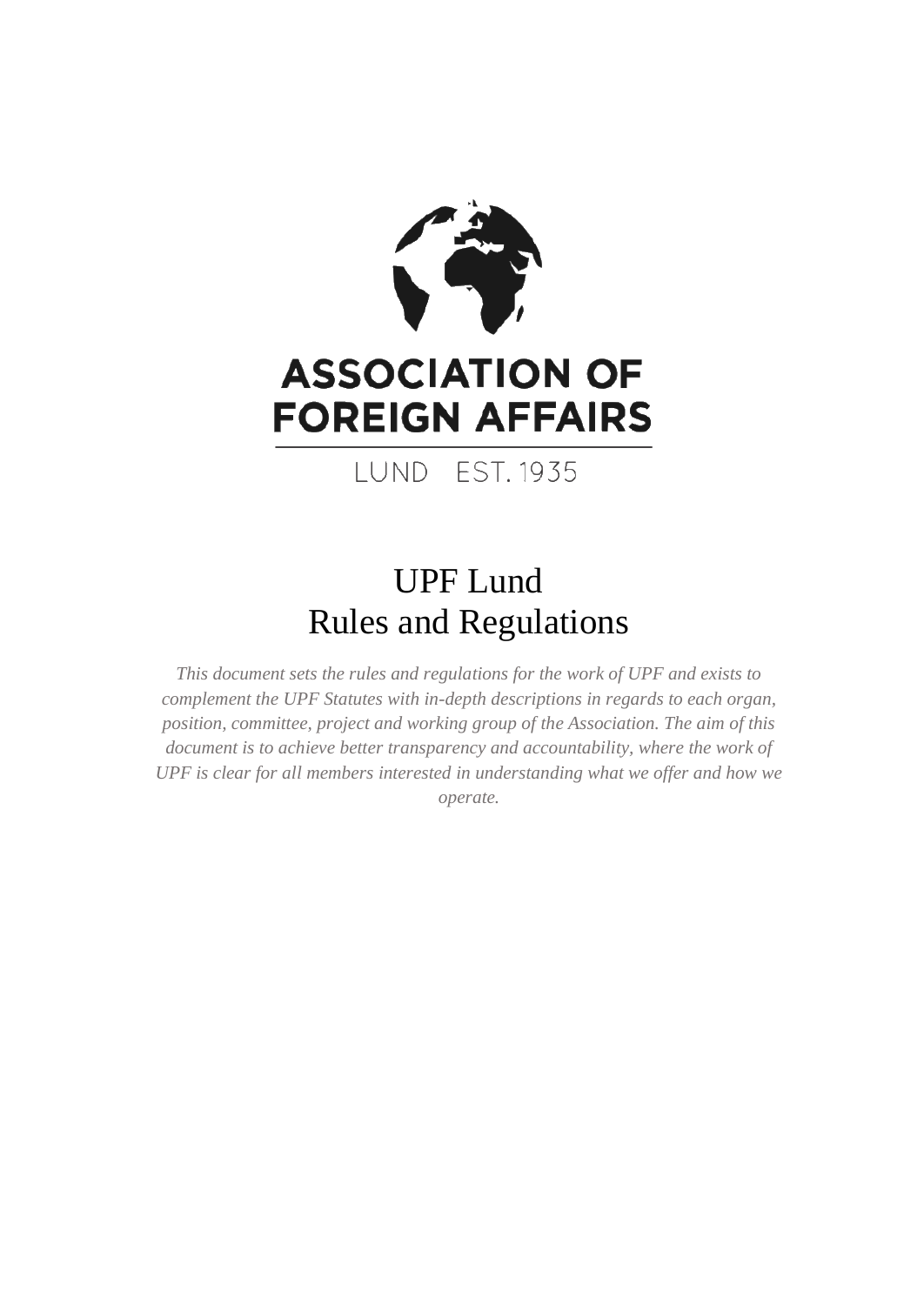|  | 1.1  |                                                                  |
|--|------|------------------------------------------------------------------|
|  | 1.2  |                                                                  |
|  | 1.3  |                                                                  |
|  | 1.4  |                                                                  |
|  |      |                                                                  |
|  | 2.1. |                                                                  |
|  | 2.2. |                                                                  |
|  |      |                                                                  |
|  | 3.1. |                                                                  |
|  | 3.2. |                                                                  |
|  | 3.3. |                                                                  |
|  | 3.4. |                                                                  |
|  | 3.5. |                                                                  |
|  |      |                                                                  |
|  | 4.1. |                                                                  |
|  | 4.2. |                                                                  |
|  | 4.3. |                                                                  |
|  | 4.4. |                                                                  |
|  | 4.5. |                                                                  |
|  | 4.6. |                                                                  |
|  | 4.7. |                                                                  |
|  | 4.8. |                                                                  |
|  | 4.9. |                                                                  |
|  |      |                                                                  |
|  | 5.1. |                                                                  |
|  | 5.2. | Instructions for the Discrimination & Harassment Contact (DHC)21 |
|  |      |                                                                  |
|  | 6.1. |                                                                  |
|  | 6.2. |                                                                  |
|  | 6.3. |                                                                  |
|  | 6.4. |                                                                  |
|  | 6.5. |                                                                  |

## **CONTENT**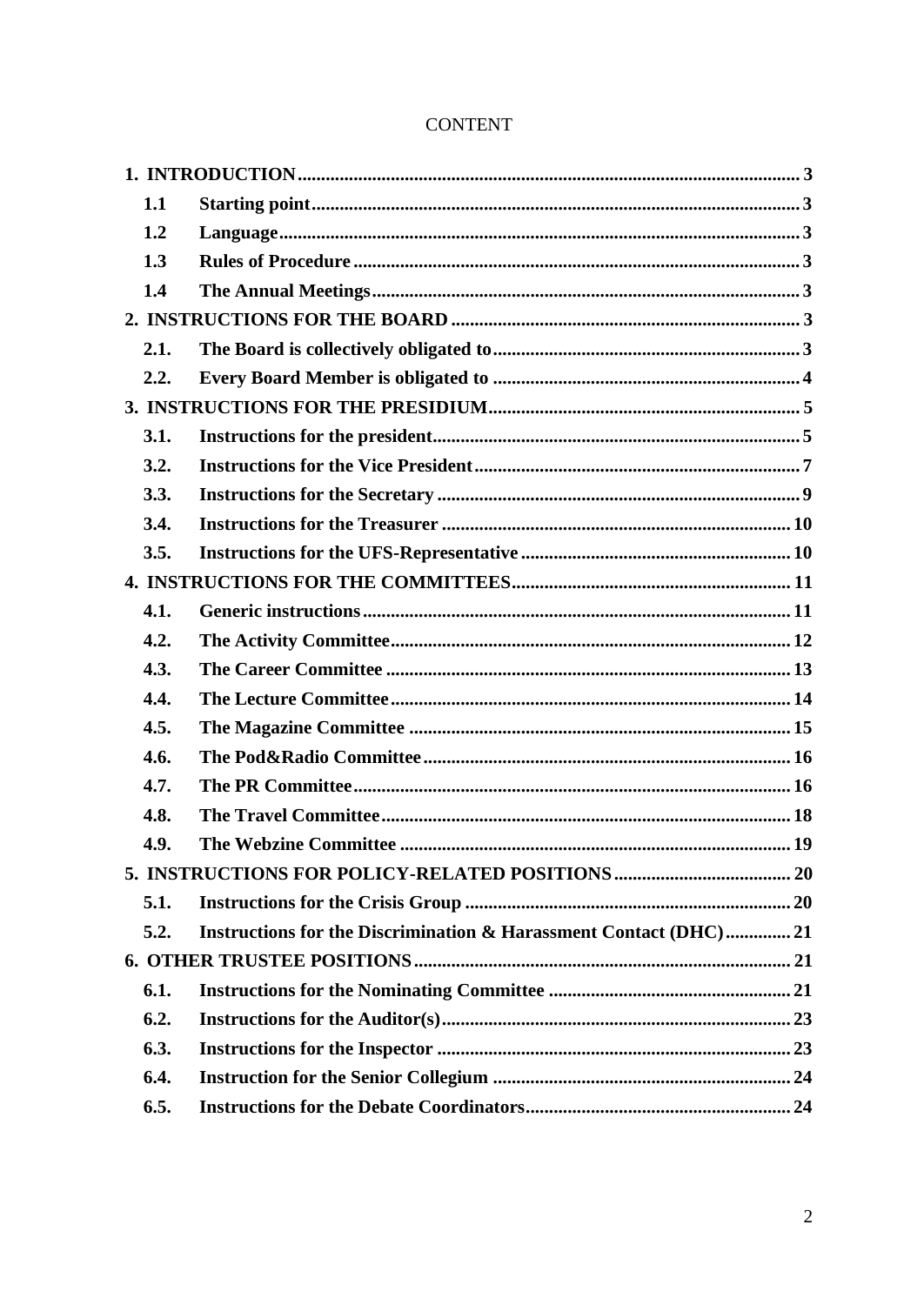## <span id="page-2-0"></span>**1. INTRODUCTION**

## <span id="page-2-1"></span>**1.1 Starting point**

The Rules and Regulations document is a complement to the UPF Lund's Statutes and serves to further describe and regulate the associations' different bodies and positions of trust. In case of conflict, the statutes have precedence. The Annual Meeting owns the Rules and Regulations. A change requires one (1) Annual Meeting decision.

### <span id="page-2-2"></span>**1.2 Language**

The Association of Foreign Affairs Lund (UPF Lund) attaches great importance to a diverse participation and the principle of all students being able to represent themselves. Therefore, the working language at all meetings within the association shall be in English. Documents for all meetings shall be written in English.

#### <span id="page-2-3"></span>**1.3 Rules of Procedure**

The Rules of procedure regulates managerial and decision-making matters. The Rules of procedure gives an overview of the most important rules UPF simulations should follow. The Rules of procedure can be found in a separate procedural document on the website. The Board owns the Rules of procedure. A change made to the procedural document requires one (1) decision by the Board.

## <span id="page-2-4"></span>**1.4 The Annual Meetings**

The Annual Meetings consist of the Annual Election Meeting and the Annual Meeting. The Annual Meetings are the highest decision-making body of UPF Lund. The Annual Meetings owns the Statutes and Rules and Regulations. The Annual Election Meeting elects people to the internal positions of the Association and handles motions submitted to the meeting. The Annual Meeting takes decisions about the various documents that will regulate the upcoming fiscal year. This can for example include the Operational Plan and the Operational Budget.

## <span id="page-2-5"></span>**2. INSTRUCTIONS FOR THE BOARD**

The Board is appointed by the Annual Election Meeting and consists of the Presidium and the Heads of each respective committee, with exception to the Nominating Committee. The Board assumes their roles on the 1st of July for a mandate period of one (1) year (until June 30th). The Board meets regularly and works closely with the activities of the Association. The Board acts as the highest decision-making organ for the Association between the Annual Meetings and handles questions that are closer to regular operations, such as by-elections, takes operational decisions and carries out activities on the behalf of the Association. The Board is responsible to regularly evaluate, establish and revise the Association's regulatory documents under the Statutes and Rules and Regulations.

## <span id="page-2-6"></span>**2.1. The Board is collectively obligated to**

Be responsible for running the regular operations,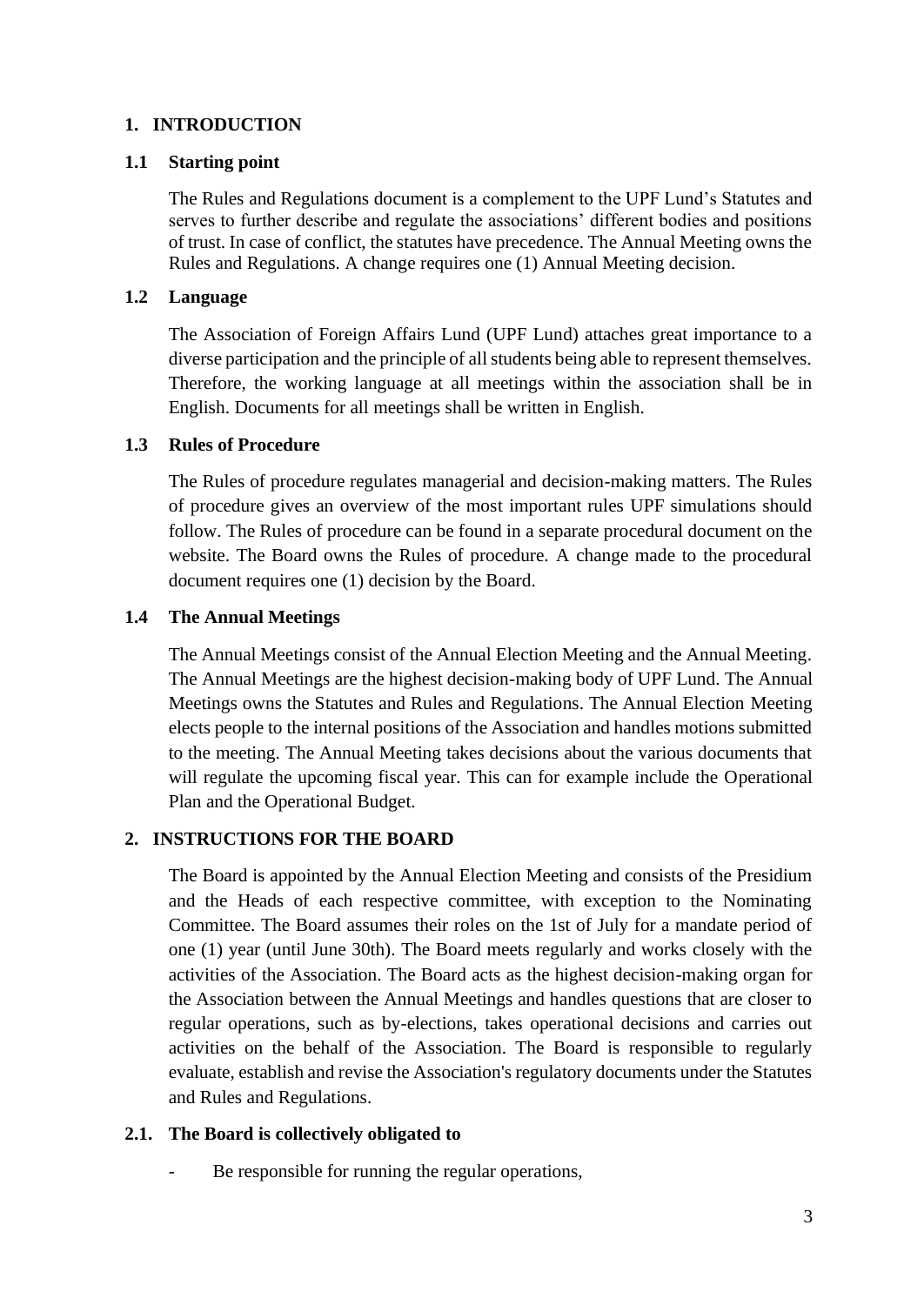- Have an overview of all activities organized by the Association,
- Make sure changes that have been decided upon are implemented,
- Understand and follow the Association's steering document
- Ensure good relations and transparency towards the members of the Association,
- Act as the link between the Board and the committees, and
- Work actively with recruitment.

#### <span id="page-3-0"></span>**2.2. Every Board Member is obligated to**

- Attend and actively participate in the board meetings,
- Inform the Presidents and have their absence approved for missing board meetings,
- Come prepared to the board meetings by reading the documents sent out beforehand,
- Always act in the best interest of the Association,
- Attend important recruiting events as a UPF representative, this includes but is not limited to:
	- Hälsningsgillet (Expo Fair),
	- Student Association Fair (SAF),
	- Get Active events,
	- Board trips, and
	- Mingles organized in conjunction with big events.
- Maintain the office. This includes but is not limited to
	- Having office hours which includes being available to members,
	- Cleaning the office, and
	- Purchasing fika, on a weekly basis.
- Always work on making sure that the operations within committees and groups are conducted in an inclusive and transparent manner.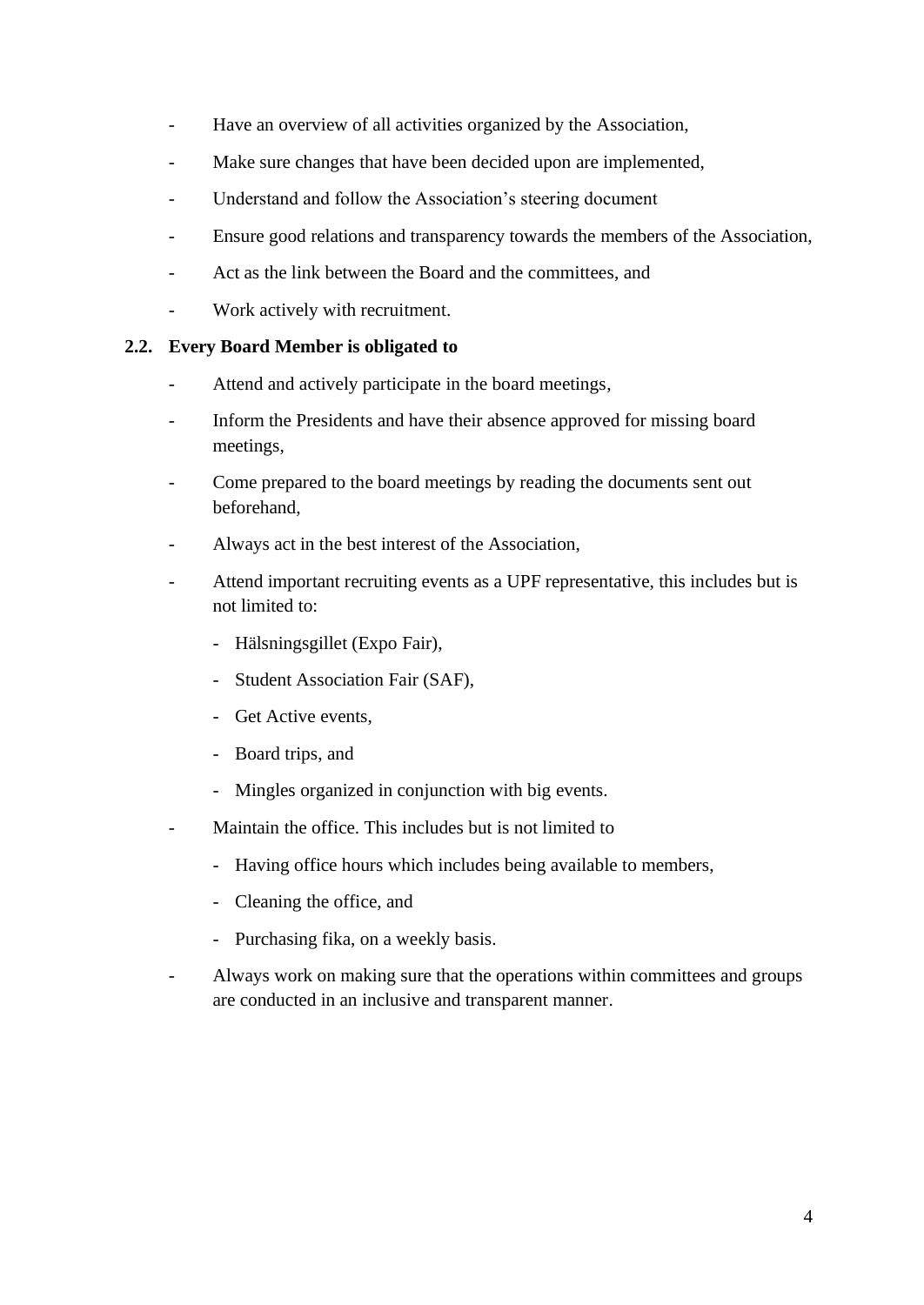- **2.3.** The Board is furthermore responsible for creating a Project of the Year. This project must be decided upon through a board decision.
- **2.4.** Once the project is decided upon, a project group shall be elected to execute the project. This project should consist of both Board Members and regular Members.
- **2.5.** The project group is obligated to
	- Amongst themselves appoint a person with the responsibility to call for meetings and report back to the Board with their progress,
	- Report back to the Board about plans and updates regarding the project, and
	- Do the work within their mission according to the instructions they have been given by the Board.

## <span id="page-4-0"></span>**3. INSTRUCTIONS FOR THE PRESIDIUM**

The Presidium consists of the President, the Vice President, the Secretary, the Treasurer and the UFS-representative.

- §1 The Presidium should at the beginning of each operational year decide how the work of the Presidium shall be conducted throughout the year.
- §2 The Presidium is responsible to
	- Act as a preparatory organ for the organisational matters of the Association,
	- Be a support for the President and the Vice President when needed, in regards to the overall associational matters, and
	- Make sure that Knowledge Exchanges are carried out during the operational year.

## <span id="page-4-1"></span>**3.1. Instructions for the president**

The President is appointed by the Annual Election Meeting and is a part of the Presidium.

The President holds the utmost responsibility. The position is held by one (1) individual.

- §1 The President is responsible for representing the Association externally.
- §2 The President is the media spokesperson for the Association. The President has the possibility to delegate parts of this responsibility to other members of the Board.
- §3 The President is responsible for making sure that the operations comply with the regulatory documents as well as the purpose of UPF during their mandate period.
- §4 The President holds the authority to interpret regulatory documents in accordance with §11.1 in the Statutes.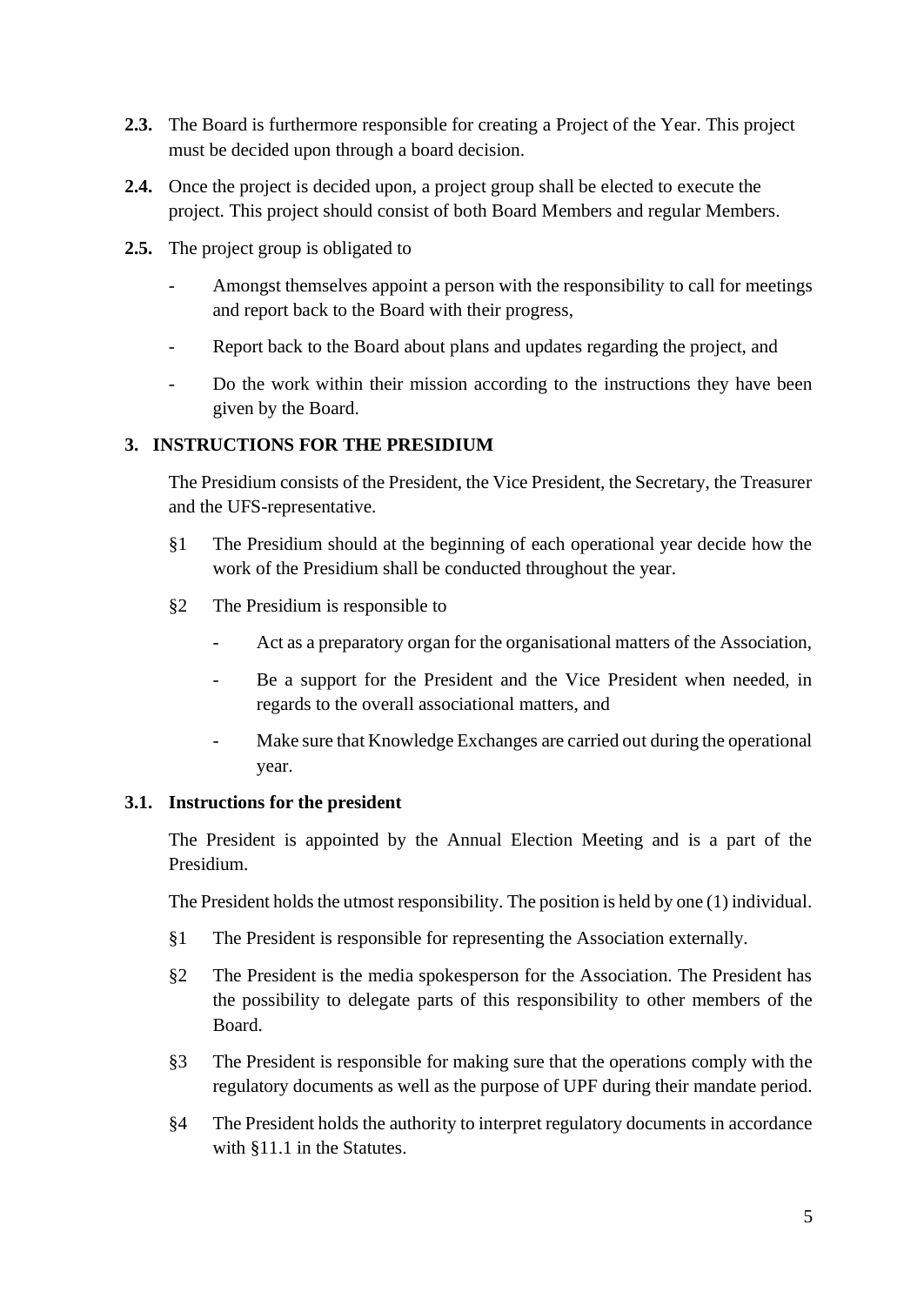- §5 The President is obligated to
	- Always act in the best interest of the Association,
	- Coordinate the Board,
	- Coordinate the Nominating Committee,
	- Have a good knowledge of the Association's finances as the individual signatory,
	- Have a good knowledge of the regulatory documents of the Association,
	- Together with the Treasurer set the Operational Budget,
	- Assist the Treasurer in questions regarding the budget, payments and finances of the Association,
	- Together with the Treasurer write applications for grants that UPF applies for on a yearly basis. This includes but is not limited to
		- Folke Bernadotteakademi (FBA),
		- ForumCiv, and
		- Myndigheten för Ungdoms- och Civilsamhällesfrågor (MUCF).
	- Together with the Treasurer write reports for the grants that UPF have applied for,
	- Make sure that ansvariga utgivare (eng translation: publishers) are elected for the media committees and that the elected candidates are reported to the proper authorities prior to the beginning of November each year,
	- Uphold a good relationship with collaboration partners and sign new agreements,
	- Attend the UFS Annual Assemblies together with the UFS Representatives and vote in accordance with discussions and/or decisions taken by the Board prior to the Annual Assemblies,
	- Manage the UPF Google account,
	- Coordinate external education organized by third parties, and
	- Educate the Board and Trustees in UPFs regulatory documents.
- §6 The President is furthermore responsible together with the Vice President to
	- Provide assistance to Board Members and Trustees when needed throughout the year,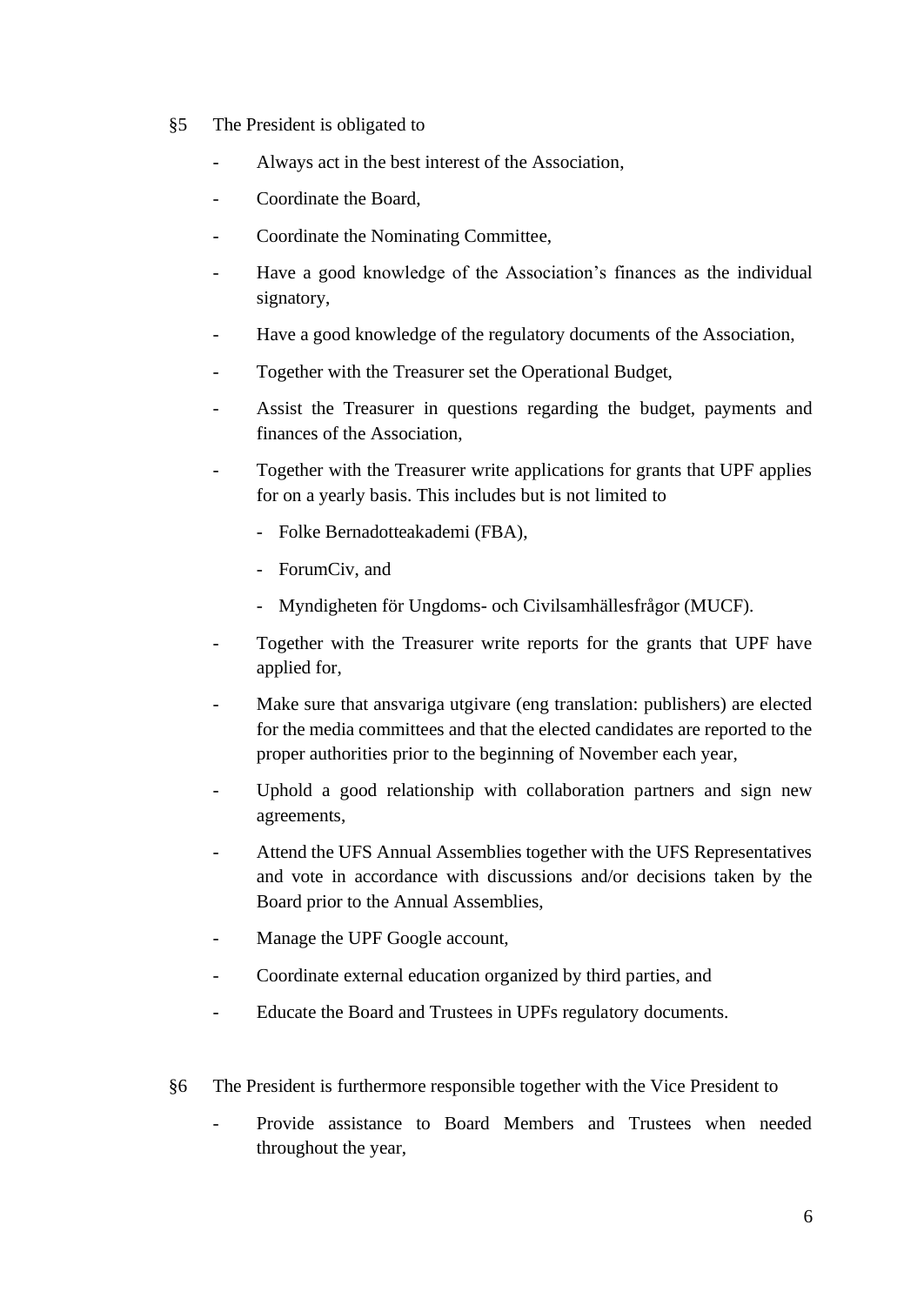- Set dates for Board Meetings and Annual Meetings,
- Compose an Operational Plan and Annual Plan in accordance with the Statutes,
- Evaluate collaboration agreements on a yearly basis, and if needed together with the Treasurer,
- Evaluate potential collaboration request(s) and present proposal(s) to the Board,
- Continue to look for new beneficial collaborations on behalf of the Association throughout the operational year,
- Make sure that the Association has a recruitment strategy for the operational year,
- Make sure Get Active events are organized and that UPF are present at fairs during the academic year,
- Plan board kick-offs and board kick-out,
- Hold individual talks for board members and trustees, and
- According to all evaluations conducted on behalf of the Presidents or Association, strive to adjust the operations in conjunction with the results.
- §7 The President is not limited to the points mentioned in this document and should understand that other tasks will potentially end up being their responsibility during the operational year.
- §8 The President is responsible for regularly assessing and communicating tasks that are both specific and common with the Vice President.
- §9 A President can resign by informing the Board of their decision at a Board Meeting, or call for an extra board meeting if no meeting is scheduled within a reasonable time.

#### <span id="page-6-0"></span>**3.2. Instructions for the Vice President**

The Vice President is appointed by the Annual Election Meeting and is a part of the Presidium. The Vice President position is held by one (1) individual.

- §1 The Vice President assists the President in their duties throughout the operational year. In case the President is absent, the Vice President is responsible for carrying out the duties of the President as regulated in theStatutes as well as this document.
- §2 The Vice President can assist the President in making sure that the operations comply with the regulatory documents as well as the purpose of UPF during their mandate period.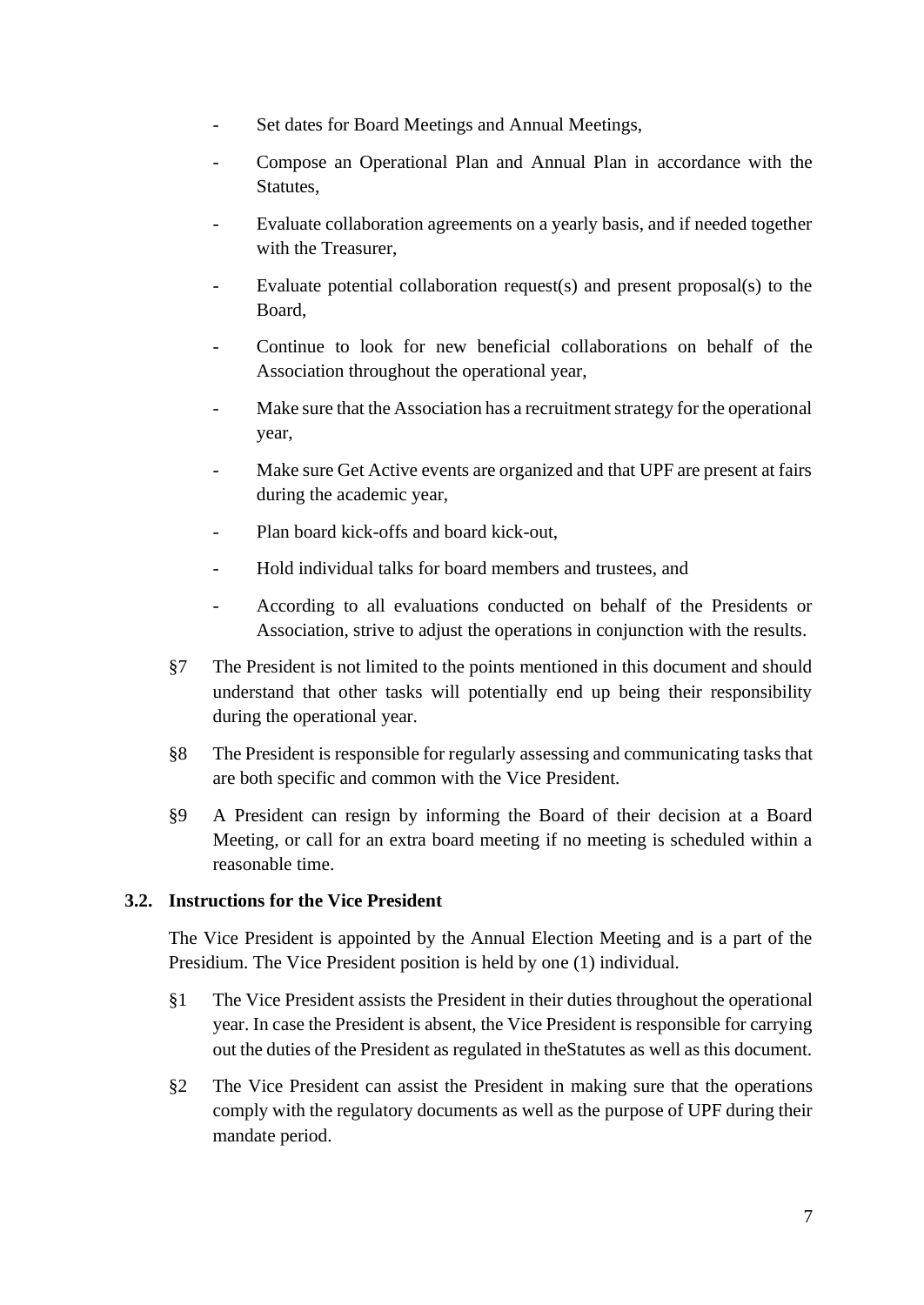- §3 The Vice President is responsible for the internal communication of the Association. The tasks included are to
	- Coordinate the Board,
	- Coordinate the Presidium.
	- Coordinate the Trustees that are not part of a committee, with the exception of the
	- Nominating Committee,
	- Compose and send weekly updates to the Board,
	- Manage the UPF Slack account,
	- Plan internal education(s) for the Board & Trustees, and
	- Take the President's reporting at Board Meetings.
- §4 The Vice President is obligated to
	- Always act in the best interest of the Association,
	- Have a good understanding of the Association's regulatory documents and finances,
	- Assist the Treasurer and President in writing the Operational Budget,
	- Grant applications and reports, if requested,
	- Continuously promote and strengthen a healthy work environment for the Board, Trustees and Active Members by creating evaluations;
		- Regarding the stress levels of Board Members and Trustees,
		- Regarding organizational matters and procedures, and
		- For active members regarding their ability to develop and affect the work of their committee.
- §5 The Vice President is furthermore responsible together with the President to
	- Provide assistance to Board members and Trustees when needed throughout the operational year,
	- Set dates for Board Meetings and Annual Meetings,
	- Compose an Operational Plan and an Annual Report in accordance with the Statutes,
	- Evaluate collaboration agreements on a yearly basis, and if needed together with the Treasurer,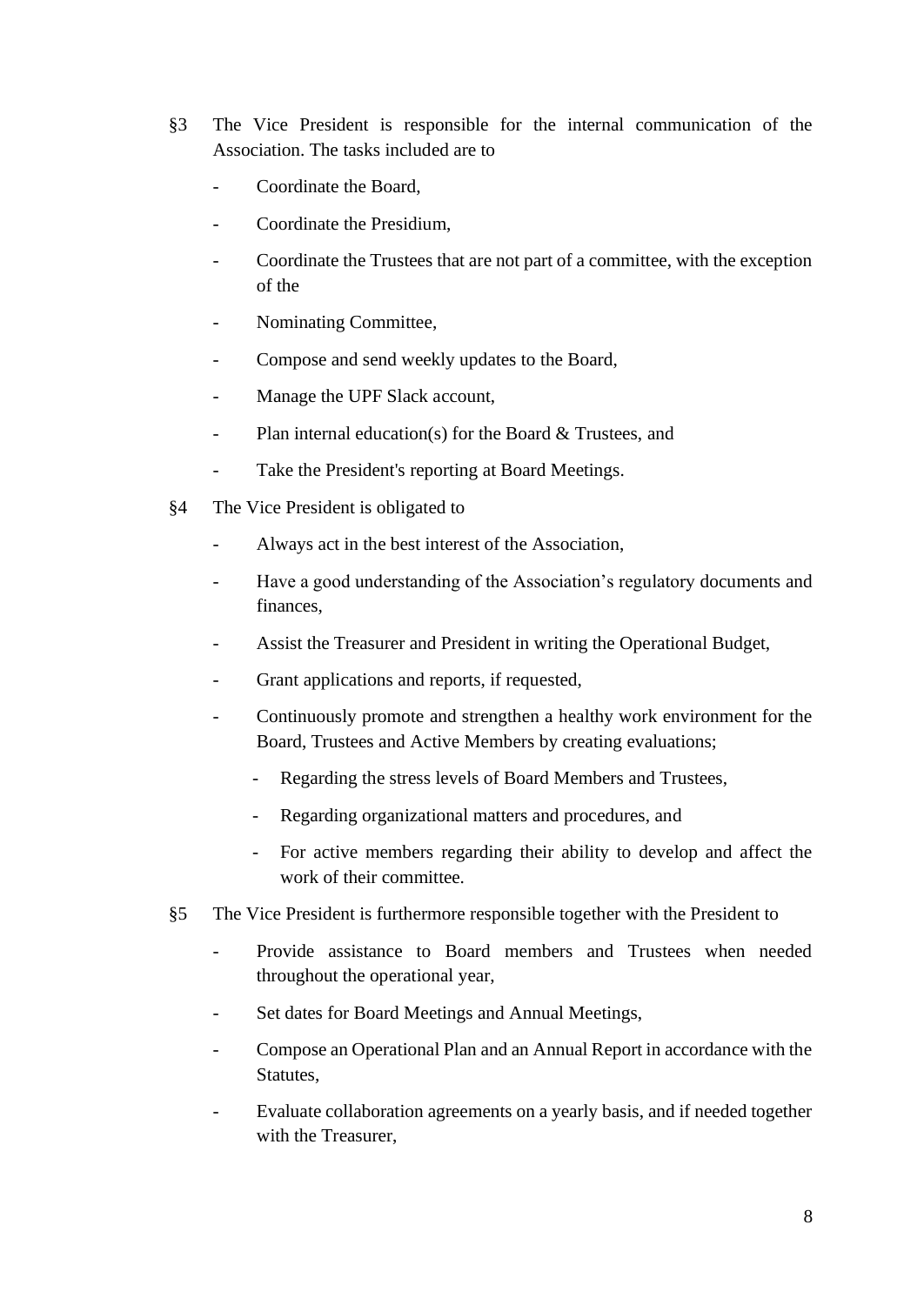- Evaluate potential collaboration request(s) and present proposal(s) to the Board,
- Continue to look for new beneficial collaborations on behalf of the Association throughout the operational year,
- Make sure that the Association has a recruitment strategy for the operational year,
- Make sure that Get Active events are organized and that UPF has a presence in fairs during the academic year,
- Plan board kick-off and kick-out,
- Hold individual talks with Board Members and Trustees,
- According to evaluations, strive to adjust the operations of the Association in conjunction with the results.
- §6 The Vice President is not limited to the points mentioned in this document and should understand that other tasks will be their responsibility during the operational year.
- §7 The Vice President is responsible for regularly assessing and communicating tasks that are both specific and common with the President.
- §8 In the case of the President resigning, the Board can call for an Extra Annual Meeting to elect a new President, if deemed necessary by the Board. The Vice President assumes the role of Acting President until a new President is elected.

#### <span id="page-8-0"></span>**3.3. Instructions for the Secretary**

The Secretary is appointed by the Annual Election Meeting and is a part of the Presidium. The Secretary is responsible for upholding the administrative duties that are mentioned in this section. The position of Secretary is held byone (1) individual.

- §1 The Secretary is responsible for writing, making public, and archiving the protocol from board meetings.
- §2 The Secretary is obligated to
	- Have a certain knowledge of the Rules of Procedures and the Statues,
	- Administer the membership registry as well the Senior Collegium registry,
	- Write the weekly newsletter, and
	- Make sure that the year has been documented and archived in the AF archive, or another suitable alternative.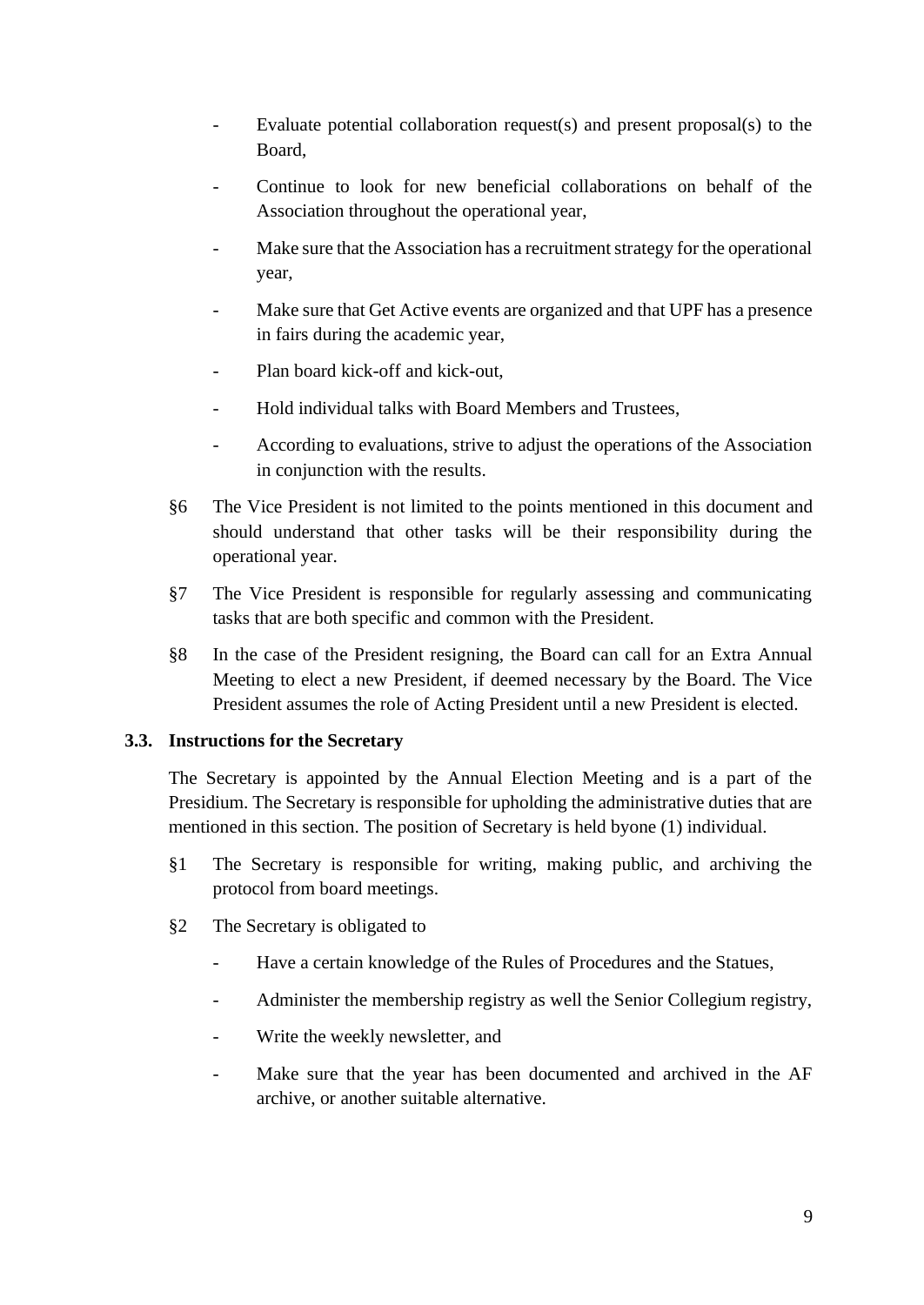### <span id="page-9-0"></span>**3.4. Instructions for the Treasurer**

The Treasurer is appointed by the Annual Election Meeting and is a part of the Presidium. The Treasurer is responsible for the Association's financial matters. The position of Treasurer is held by one (1) individual.

- §1 The Treasurer is obliged to
	- Together with the President write the Operational Budget,
	- Together with the President apply for Grants. This includes but is not limited to:
		- Folke Bernadotteakademin (FBA),
		- ForumCiv,
		- Myndigheten för Ungdoms- och Civilsamhällesfrågor (MUCF).
	- Together with the President write Grant reports,
	- Manage the Association's accounting,
	- Write quarterly reports,
	- Reimburse members for any UPF related expenses,
	- Take part in meetings with paying collaboration partners of the Association if deemed necessary,
	- At the end of the operational year write an Annual Budget Report,
	- Assist the Board with any questions regarding the budget, payments, and finances of the Association, and
	- At the beginning of the operational year make sure that the Heads of the different committees understand how their budget is structured and what parts of their budget are earmarked for various Grants.

## <span id="page-9-1"></span>**3.5. Instructions for the UFS-Representative**

The UFS Representative is appointed by the Annual Election Meeting and is a part of the Presidium and the Board of UPF. The UFS Representative is furthermore a part of the Board of the Swedish Association of Foreign Affairs (SAIA/UFS). The position is held by (1) one individual.

- §1 The UFS Representative is responsible for representing the Association's Board and its members in the Board of the Swedish Associationof Foreign Affairs
- §2 The UFS Representative is obliged to
	- Work in accordance with the standpoints and interests of both the Association's Board and its members,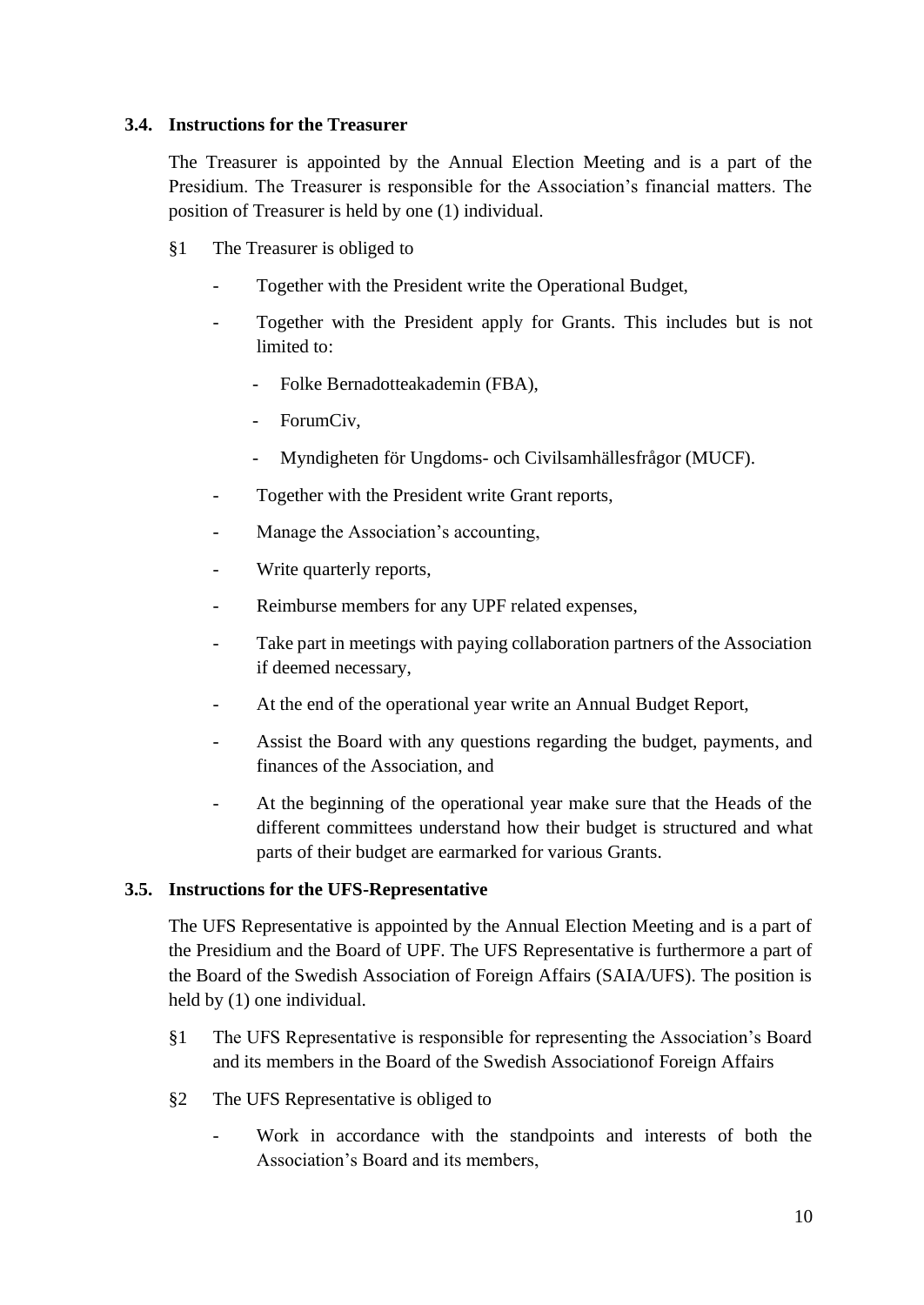- Attend local and national board meetings. In case these meetings collide, prioritize the UFS Board Meeting,
- Attend the UFS Annual Assemblies together with the President,
- Commit to upholding constant transparency and communication between the Association's board and the UFS board, and
- Regularly update the Board and Presidium regarding points that will be or have been discussed at the national level. The UFS Representative should furthermore ask for instructions on how to vote on certain matters at national board meetings during the operational year.
- §3 The UFS Representative is responsible for creating a channel of communication for the Board regarding UFS matters that cannot be discussed at board meetings but is still relevant for the Board.

## <span id="page-10-0"></span>**4. INSTRUCTIONS FOR THE COMMITTEES**

## <span id="page-10-1"></span>**4.1. Generic instructions**

- §1 The Heads of the Committees are responsible for understanding how their committee budgets are structured and use their budgets in accordance with the Association's norms and guidelines.
- §2 The committees are responsible for producing events or contents in line with stipulations of approved grants for the Association.
- §3 The committees are responsible for planning and carrying out social events and committee hangouts for their active members.
- §4 In case working groups are established within a committee, they will be responsible to, amongst themselves, appoint a person with the responsibility to call for meetings and report back to the Committee,
	- If requested by the Heads of the Committee, take minutes at the meetings and report these back to the Heads of the Committee,
	- Do the work with their mission or within their focus according to the instructions they have been given by the Heads of the Committee, and
	- In case of dissolvement due to: lack of active members, having finished their assignment or any other reasons, give a report on the operations to the Heads of the Committee.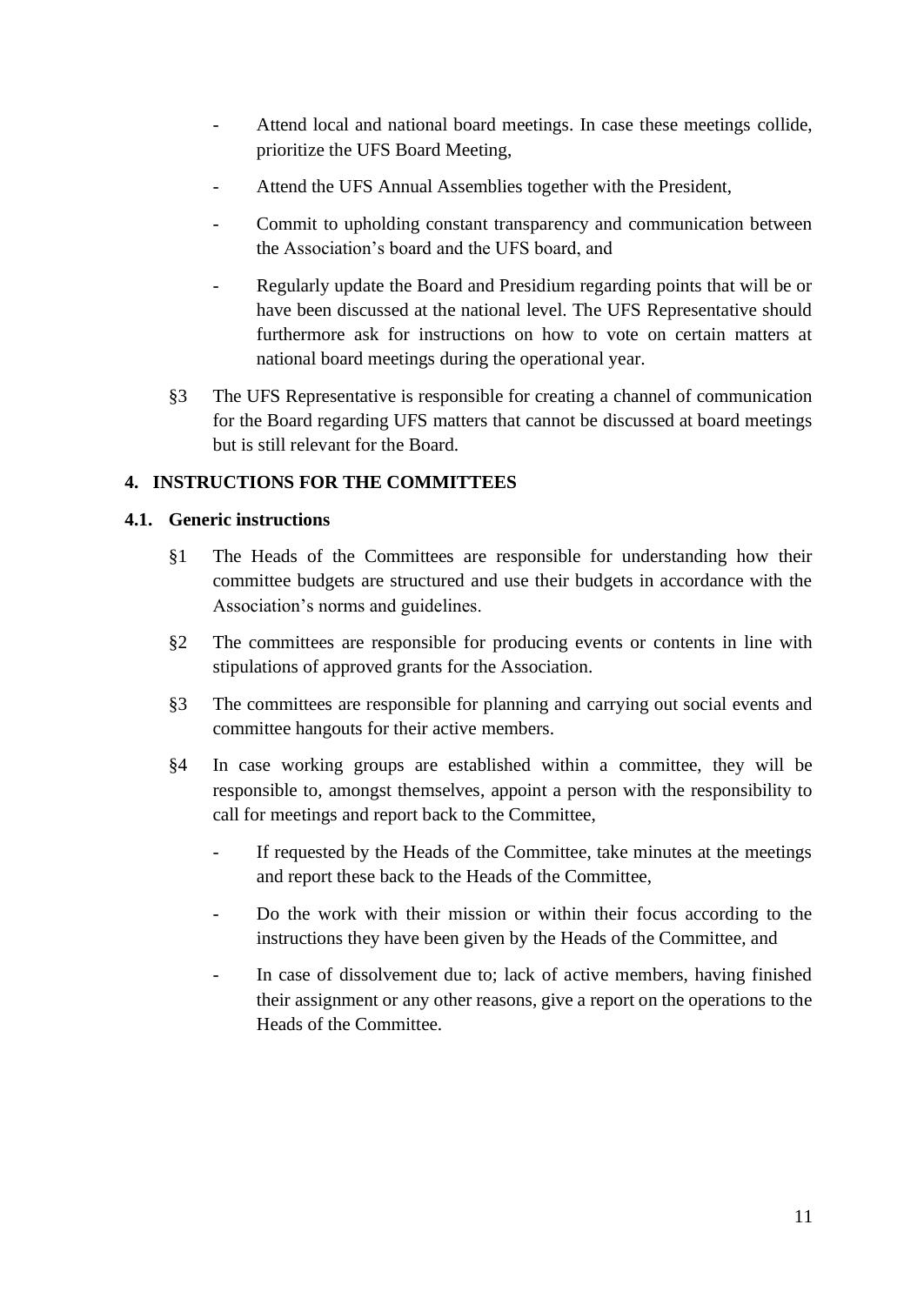- §5 If a committee has Trustee positions, the positions will be announced by the Heads of the Committee and are elected internally by the committee as a collective.
- §6 If a Trustee wishes to resign from their position, they must inform the Heads of the Committee of their decision, and resign according to what has been agreed upon.

#### <span id="page-11-0"></span>**4.2. The Activity Committee**

The Activity Committee exists to create a social context in the Association. The committee is led by two (2) Heads of the Committee.

- §1 The Activity Committee is responsible for organizing all social events for either the Association or active members.
- §2 The Activity Committee consists of active members and Heads of the Activity Committee. The committee is open and any UPF member can, at any point, become active in the Activity Committee.
- §3 The Activity Committee is obligated to
	- Every year arrange events, and
	- To plan and carry through the Association's recurring social activities including but is not limited to
		- Sittnings,
		- Annual ball,
		- Pub nights,
		- Sports events, and
		- Inter-committee events.
- §4 The Heads of Activity Committee are obligated to
	- Summon the Activity Committee,
	- Lead the meeting of the committee,
	- Be responsible for carrying through the visions from the Operational Plan, and
	- Make sure that the Activity Committee is following the policies and other steering documents within the Association.
- §5 The Activity Committee has three (3) trustee positions. One (1) Ball Coordinator, and one (1) QuizMaster; (1) Event Description Lead.
- §6 The Ball coordinator is responsible for planning and coordinating the UPF's annual ball. The Ball Coordinator is furthermore responsible for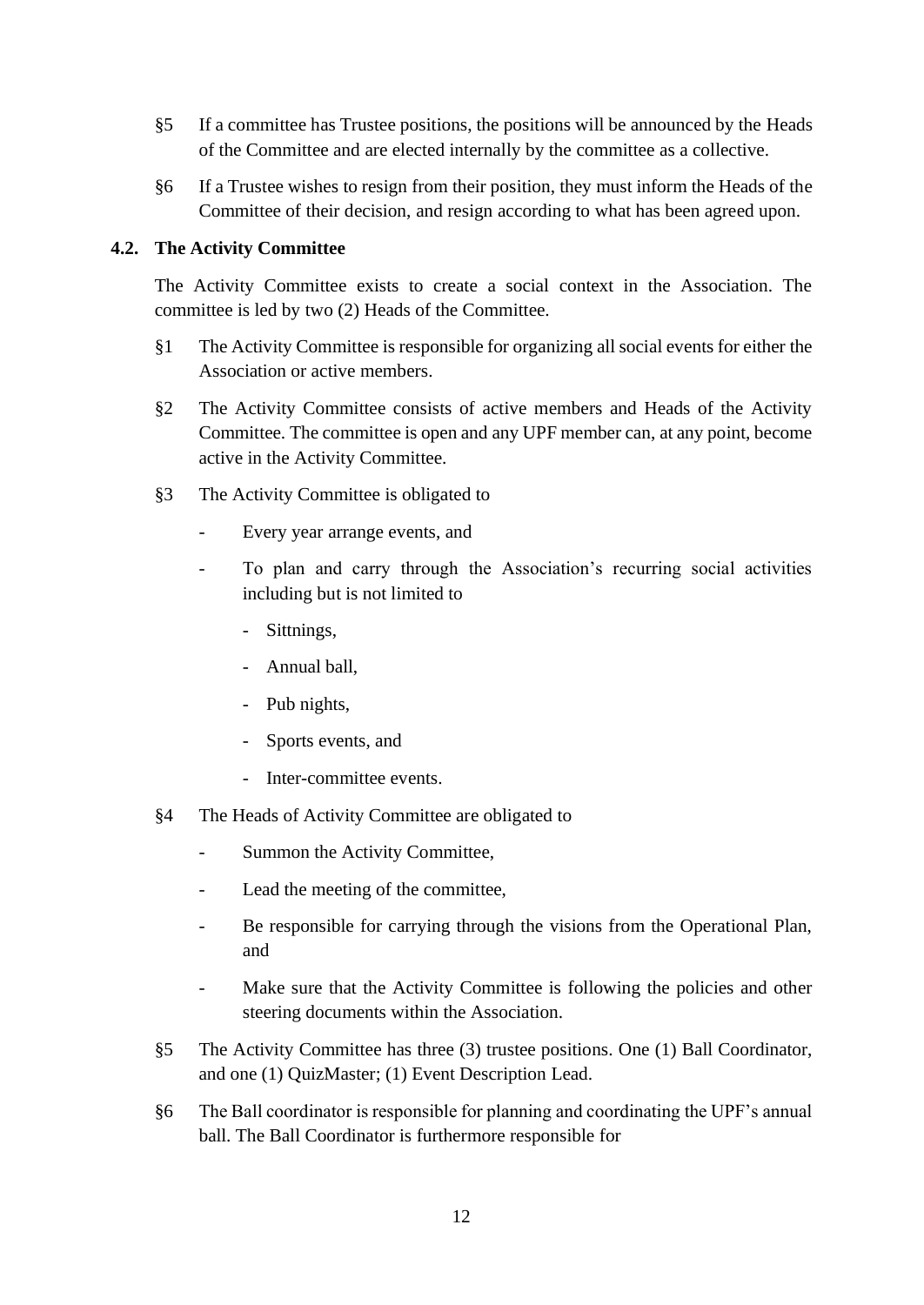- Keeping the Heads of Activity updated with the progress of the Ball planning, and
- Ensuring that the PR Committee receives marketing information according to their guidelines.
- §7 The QuizMaster is responsible for initiating quiz planning and creating quizzes with the help of committee members.
- §8 The Event Description Lead is responsible for drafting descriptions of different events with the help of the committee members.

#### <span id="page-12-0"></span>**4.3. The Career Committee**

The Career Committee exists to create a link between the work-life and the Association's members. The committee is led by two (2) Heads of the Committee.

- §1 The Career Committee is responsible for the career-related events for active members and members of the Association.
- §2 The Career Committee consists of active members and Heads of the Career Committee. The committee is open and any UPF member can, at any point, become active in the Career Committee.
- §3 The Career Committee is obligated to
	- Every year arrange seminars with a connection to career for all members of the Association, and
	- To plan and execute:
		- The Networking Event,
		- The Mentorship Programme, and
		- The Prep-Course every working year.
- §4 The Heads of the Career Committee are obligated to
	- Summon the Career Committee.
	- Lead the meeting of the committee,
	- Be responsible for carrying through the visions from the Operational Plan, and
	- Make sure that the Career Committee is following the policies and other steering documents within the Association.
- §5 The Career Committee has two (4) Trustee positions. One (1) Prep Course Lead, one (1) Booking Manager and two (2) Event Facilitators.
- §6 Prep Course Lead is responsible to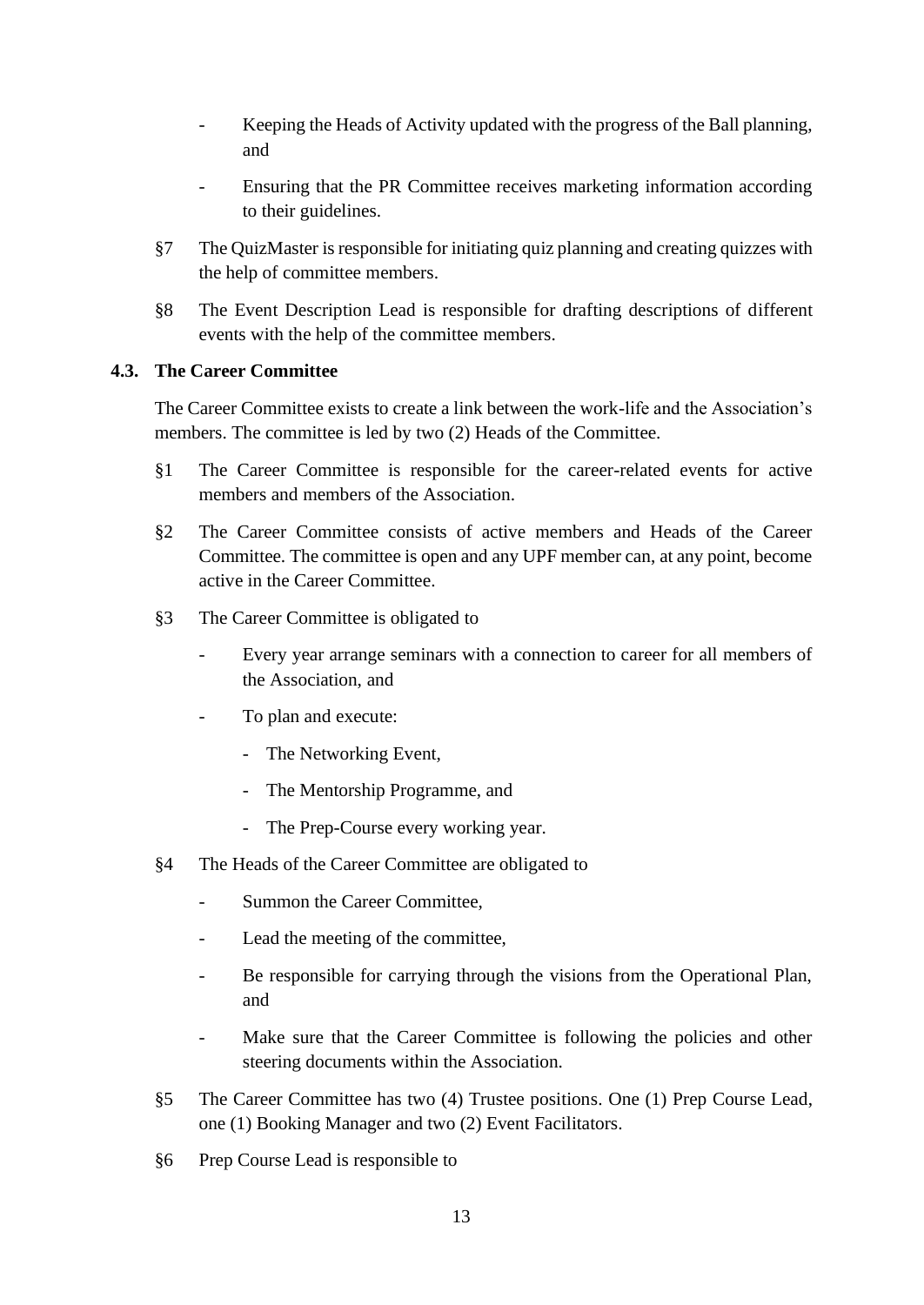- Coordinate bookings and schedules for the Prep Course,
- Coordinate the invites for the Prep Course,
- Oversee the broader themes of the Prep Course, and
- Being in close contact with the Heads of the Career Committee to coordinate the work.
- §7 Booking Manager is responsible to
	- Book all potential trips, hotels, seminar rooms that are necessary for the events being planned.
	- Being in close contact with the Heads of the Career Committee to coordinate the work.
- §8 Event Facilitators are responsible to
	- Attend all Career events possible,
	- Be ready to answer questions and help facilitate the smooth running of said events,
	- Being in close contact with the Heads of the Career Committee to coordinate the work.

#### <span id="page-13-0"></span>**4.4. The Lecture Committee**

The Lecture Committee exists to create lectures and panels that broadens the members understanding of foreign affairs with a specific focus on current topics and developments. The committee is led by three (3) Heads of the Committee.

- §1 The Lecture Committee is obligated to plan and execute lectures and panel discussions on behalf of the Association.
- §2 The Lecture Committee consists of active members and Heads of the Lecture Committee. The committee is open and any UPF member can, at any point, become active in the Lecture Committee.
- §3 The Heads of the Lecture Committee are obligated to
	- Summon the Lecture Committee,
	- Lead the meeting of the committee,
	- Be responsible for carrying through the visions from the Operational Plan,
	- Make sure that the Lecture Committee is following the policies and other steering documents within the Association, and
	- Strive to organize events in accordance with the association's contractual obligations.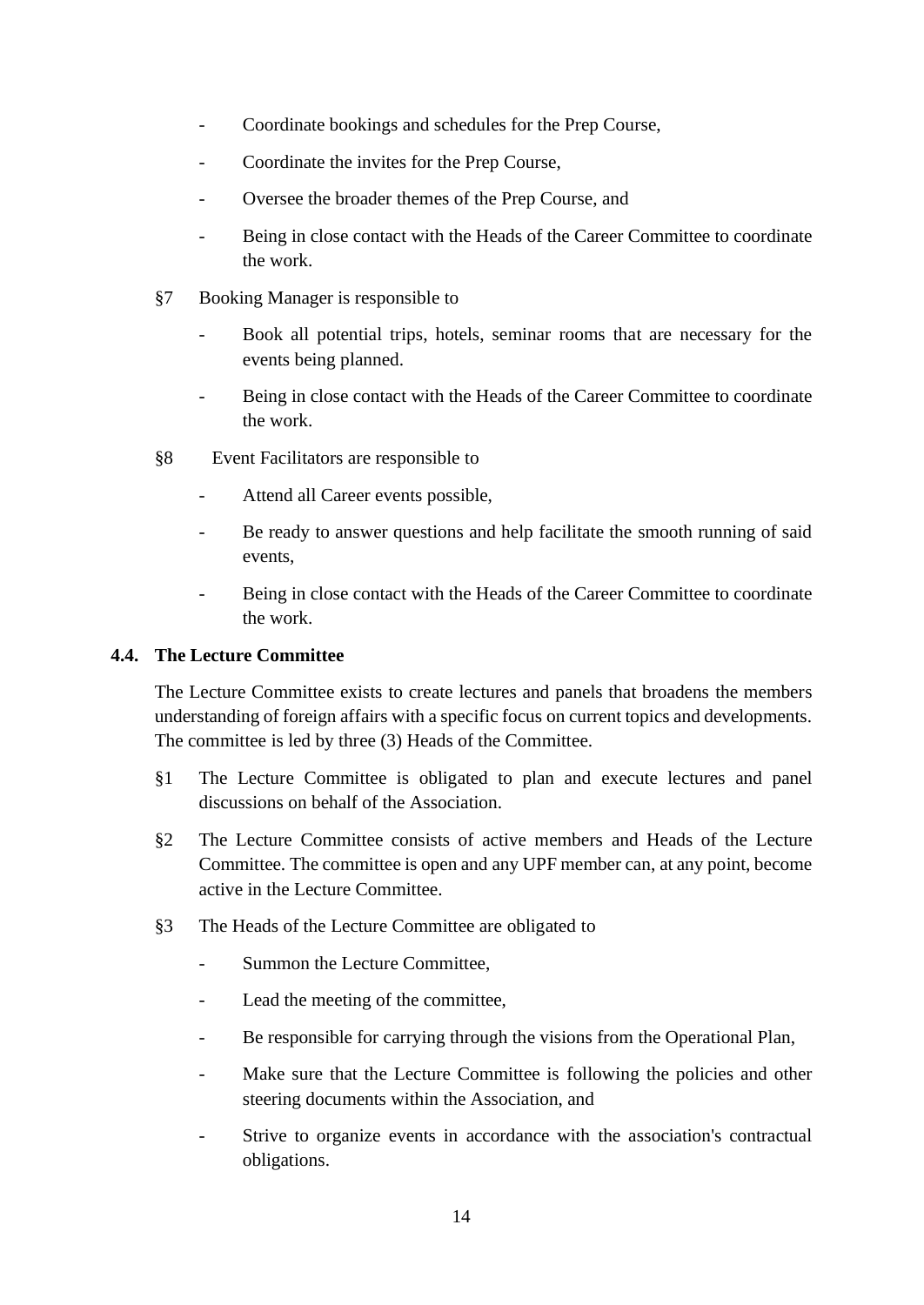#### <span id="page-14-0"></span>**4.5. The Magazine Committee**

The Magazine Committee exists to create and publish written content in the form of The Perspective Magazine. The committee is led by two (2) Heads of the Committee, also referred to as the Editors-in-Chiefs of the Magazine Committee.

- §1 The Magazine Committee is responsible for quarterly publishing and printing The Perspective Magazine.
- §2 The Magazine Committee consists of active members and Heads of the Magazine Committee. The members are appointed by the Heads of the Magazine Committee.
- §3 The Magazine Committee is obligated to
	- Assemble the editorial team.
	- Quarterly write, publish and print The Perspective Magazine, and
	- To make sure that proper disclaimers are added to Magazine issues that are connected to various Grants.
- §4 The Heads of Magazine Committee are obligated to
	- Summon the committee.
	- Lead the meeting of the committee,
	- Be responsible for carrying through the visions from the Operational Plan, and
	- Make sure that the Magazine Committee is following the policies and other steering documents within the Association.
- §5 Magazine Committee has two to three (2–3) Sub-Editor trustee positions.
- §6 Sub-Editors are responsible to
	- Take on additional editorial responsibilities which are decided upon together with the Editors-in-Chief,
	- Help develop articles as well as potentially writing their own articles,
	- Proof-read and edit other reporters' work by providing in-depth commentary and feedback for the reporters on flow, grammar and angle,
	- Fact-check the sources, and
	- Be the contact person in case reporters have questions regarding comments given on their articles.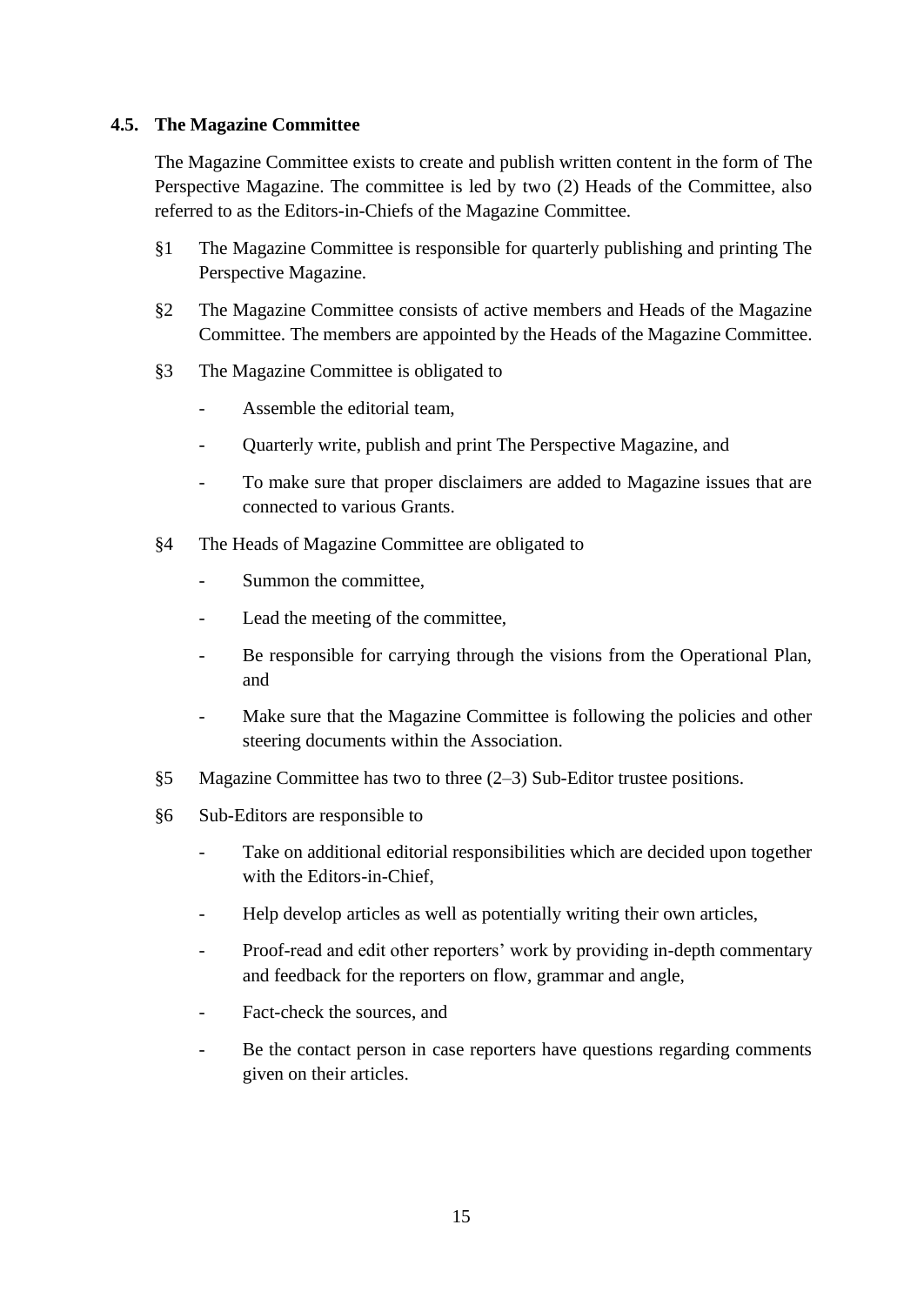#### <span id="page-15-0"></span>**4.6. The Pod&Radio Committee**

The Pod&Radio Committee exists to create audible content for the association in the form of live radio shows and podcasts. The committee is led by two (2) Heads of the Committee, also referred to as the Editors-in-Chiefs of the Pod&Radio Committee.

- §1 The Pod&Radio Committee is obligated to produce audible content for the Association.
- §2 The Pod&Radio Committee consists of active members and Heads of the Pod&Radio Committee. The committee is open and any UPF member can, at any point, become active in the Pod&Radio Committee.
- §3 The Heads of Pod&Radio Committee are obligatedto
	- Summon the Pod&Radio Committee,
	- Lead the meeting of the committee,
	- Provide an introduction to the members of the broadcasting, recording and editing software used,
	- Be responsible for carrying through the visions from the Operational Plan, and
	- Make sure that the Pod&Radio Committee is following the policies and other steering documents within the Association.
- §4 The Pod&Radio Committee has two (2) trustee positions. One (1) Live Show Trustee and, one (1) Editing Trustee.
- §5 The Live Show Trustee is responsible to
	- Host the live shows,
	- Understand and handle the programme that is being used in the studio for live shows, and
	- Coordinate the committee members that are to be part of the live shows.
- §6 The Editing Trustee is responsible to
	- Support to the committee members, and
	- Edit shows in accordance with what has been decided upon with the Heads of Pod&Radio.

#### <span id="page-15-1"></span>**4.7. The PR Committee**

The PR Committee exists to promote the Association and its activities to potential and existing members. The committee is led by two (2) Heads of the Committee.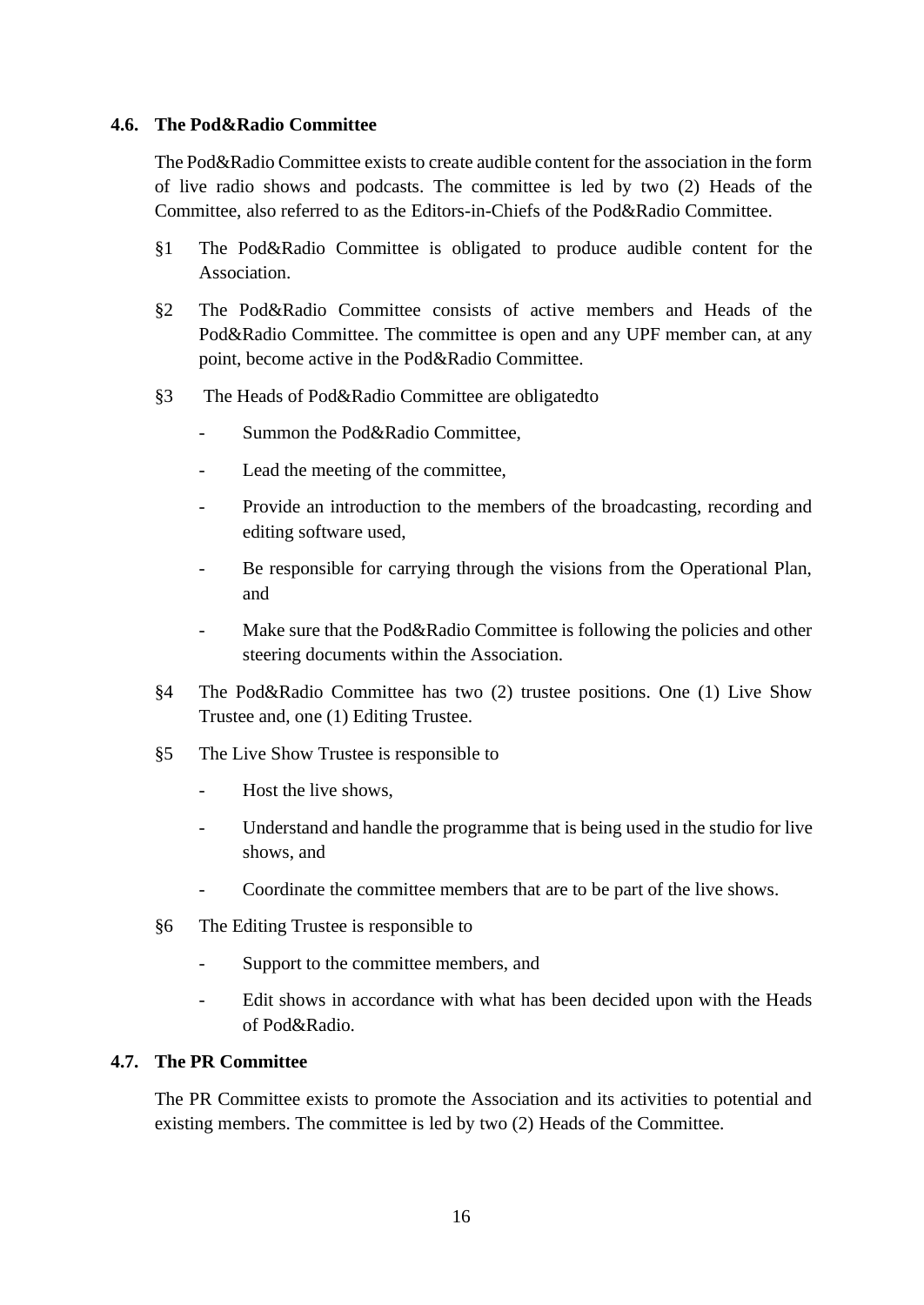- §1 The PR Committee is responsible for the marketing of events organized by the Association as well as the Association as a whole.
- §2 The PR Committee consists of active members and the Heads of the PR Committee. The committee is open and any UPF member can, at any point, become active in the PR Committee.
- §3 The PR Committee is obligated to
	- Promote what is happening in the Association and keep current members up to date with activities, board meetings, and other important information,
	- Promote the advantages of becoming an active member, and
	- Maintain the official website of UPF Lund (upflund.se).
- §4 The Heads of the PR Committee are obligated to
	- Summon the PR Committee,
	- Lead the meeting of the committee,
	- Be responsible for carrying out the visions from the Operational Plan,
	- Make sure that the PR Committee is following the policies and other steering documents within the Association,
	- Create and develop merchandise on behalf of the Association, and create opportunities for input from the Board, and
	- In conjunction with ordering merchandise, inform the Board of any rules or structure in place for how to sell the merchandise during the operational year.
- §5 The PR Committee has three to five (3-5) trustee positions. One to two (1-2) Social Media Lead(s), One (1) Graphic Design Lead, One (1) Website Lead, and One (1) Video Lead.
- §6 Social Media Lead(s) are responsible to
	- Post the majority of the Facebook, Instagram, Twitter and LinkedIn social media content for UPF events and activities,
	- Do the majority of the live posting on social media during UPF events and activities, and
	- Dedicate at least 1h per week to these responsibilities.
- §7 Graphic Design Lead is responsible to
	- Create the graphics for the weekly lectures,
	- Create the graphics for events when committee members have not shown interest in doing it themselves, and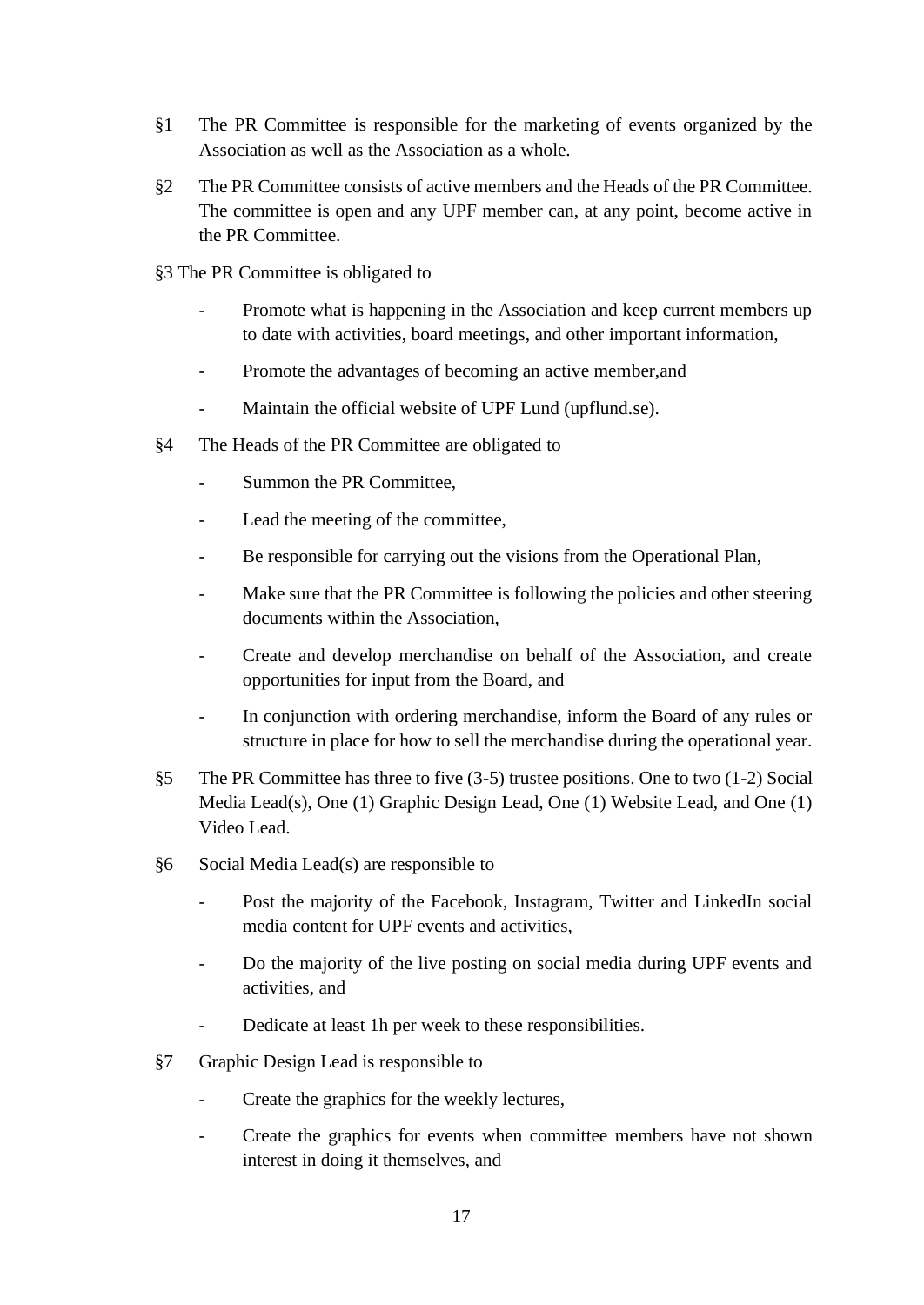- Send the final images for reviews and edits to the Heads of PR.
- §8 Website Lead is responsible to
	- Update the upflund.se website aesthetics and functionality on both browserand mobile view, Manage biweekly backend and plugin updates in the upflund.se website,
	- Manage the Announcements/Weekly activity section on the website,
	- Dedicate at least 1 hour per week to these responsibilities, and
	- Take on additional tasks which have been agreed upon with the Heads of PR. This may include performing similar maintenance on the perspective.se.
- §9 Video Lead is responsible to
	- Write script for, planning, directing, shooting and editing a 1-2 minute promotional video for the association with the help from the PR Committee and the Heads of PR, and
	- Potentially, pilot creative short video project(s) and contribute to improving the UPF YouTube channel.

#### <span id="page-17-0"></span>**4.8. The Travel Committee**

The Travel Committee exists to create travels abroad for the members of the Association. The committee is led by two (2) Heads of the Committee.

- §1 The Travel Committee organizes the international trips of political interests for the members of the Association.
- §2 The Travel Committee consists of active members and Heads of the Travel Committee. The members are appointed by the Heads of the Travel Committee.
- §3 The Travel Committee is obligated to
	- Arrange two trips per operational year; one during the Autumn semester and one during the Spring semester, and
	- To spread the travel experiences to the UPF members. This can be achieved with help from the media committees and their channels.
- §4 The Heads of Travel Committee are obligated to
	- Summon the Travel Committee,
	- Lead the meeting of the committee,
	- Be responsible for carrying through the visions from the Operational Plan,
	- Make sure that the Travel Committee is following the policies as well as the other steering documents within the Association, and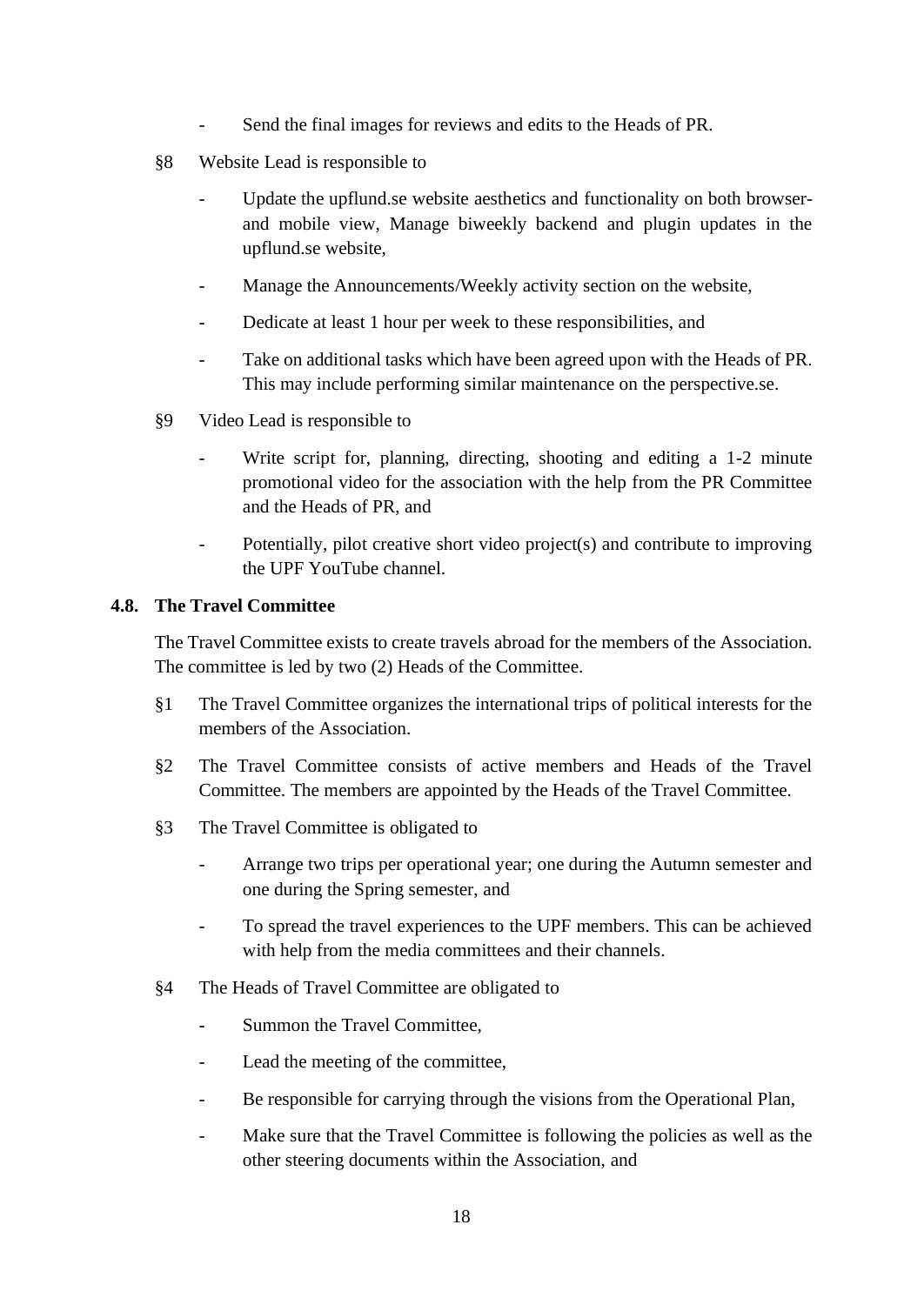- Inform of and collect relevant information of members travelling before departure.
- §5 The Travel Committee has two (2) Trustee positions. One (1) Travel PR Lead and, one (1) Travel Podcast Lead.
- §6 The Travel PR Lead is responsible for:
	- The UPF Instagram account during the duration of the trip and there document the trip to the UPF members, and
	- The PR working group within the committee.
- §7 The Travel Podcast Lead is responsible for:
	- Produce at least one podcast during the trip, and
	- For the Podcast working group within the committee.

#### <span id="page-18-0"></span>**4.9. The Webzine Committee**

The Webzine Committee exists to create online articles for UPF on theperspective.se. The committee is led by two (2) Heads of the Committee, also referred to as the Editorsin-Chiefs of the Webzine Committee.

- §1 The Webzine Committee is responsible for the online articles of the Association's media outlet called The Perspective.
- §2 The Webzine Committee consists of active members and Heads of the Webzine Committee. The committee is open and any UPF member can, at any point, become active in the Webzine Committee.
- §3 The Webzine Committee is obligated to
	- To write and publish at least one article per week about foreign affairs, and
	- To ensure a good variety in topics and a geographical diversity in the subject of articles.
- §4 The Heads of the Webzine Committee are obligated to
	- Summon the Webzine Committee to meetings,
	- Lead the meetings of the committee,
	- Take minutes at the meetings and report these back to the committee,
	- Be responsible for carrying out the visions from the Operational Plan,
	- Make sure that the Webzine Committee is following the policies and other steering documents within the Association,
	- Edit and publish articles written by the committee, and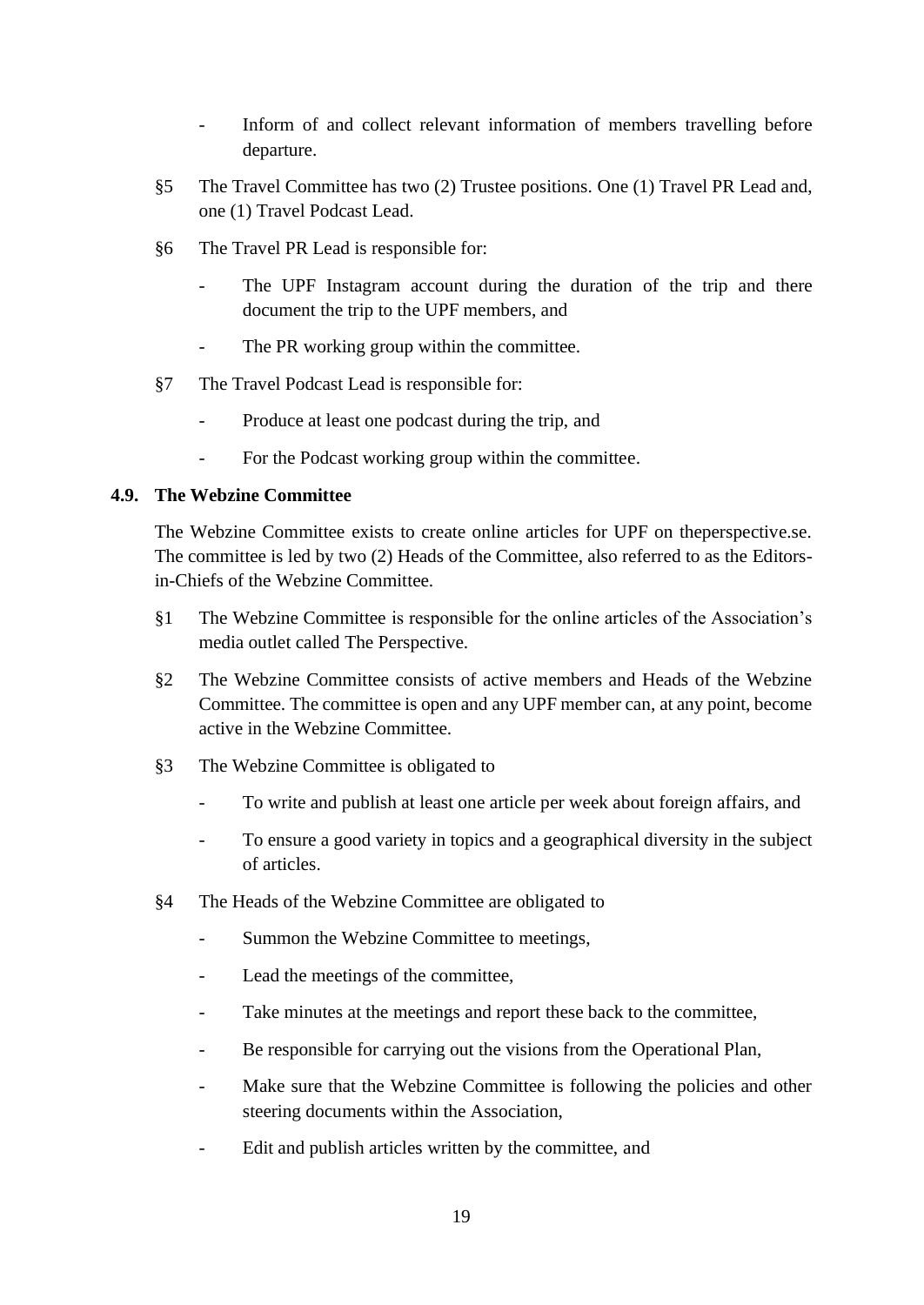- Keep The Perspective website up to date, together with the Heads of the other media committees.
- §5 The Webzine Committee has two to three (2-3) Sub-Editors.
- §6 The Sub-Editors of the Webzine Committee are responsible to
	- Work closely with the Heads of the Committee and handle articles from the point they are handed in by a writer, to publishing,
	- Handle practical duties such as editing articles, includes the tasks of:
		- Remove spelling mistakes and grammatical errors,
		- Revise material/prompting sentences,
		- Create a better flow that reads better and adheres to the house style of a particular publication,
		- Ensure that a story fits a particular word count by cutting or expanding material as necessary,
		- Check facts and hyperlinks presented in the article to ensure that they are accurate, adhere to copyright laws, are not unfounded or based on personal opinions, and
		- Crop photos and decide where to use them for the best effect and make sure that the photos are hyperlinked and are included in the same document as the article.
	- Manage and respond to emails that are sent to the Sub-Editors inbox,
	- Take some additional responsibility for theme weeks, and
	- Occasionally assist the Heads of the Committee in running the weekly meetings or taking notes when for example one of the Heads of the Committee cannot make it.

## <span id="page-19-0"></span>**5. INSTRUCTIONS FOR POLICY-RELATED POSITIONS**

#### <span id="page-19-1"></span>**5.1. Instructions for the Crisis Group**

The Crisis Group is elected by the beginning of the operational year and assumes their roles effective immediately. As mentioned in the Crisis and Risk Mitigation Policy the group should only consist of board members and one of the members should be the President or the Vice President. The Crisis Group should be elected at the first or second board meeting of the operational year.

- §1 The Crisis Group is obligated to
	- Follow the Crisis and Risk Mitigation Policy,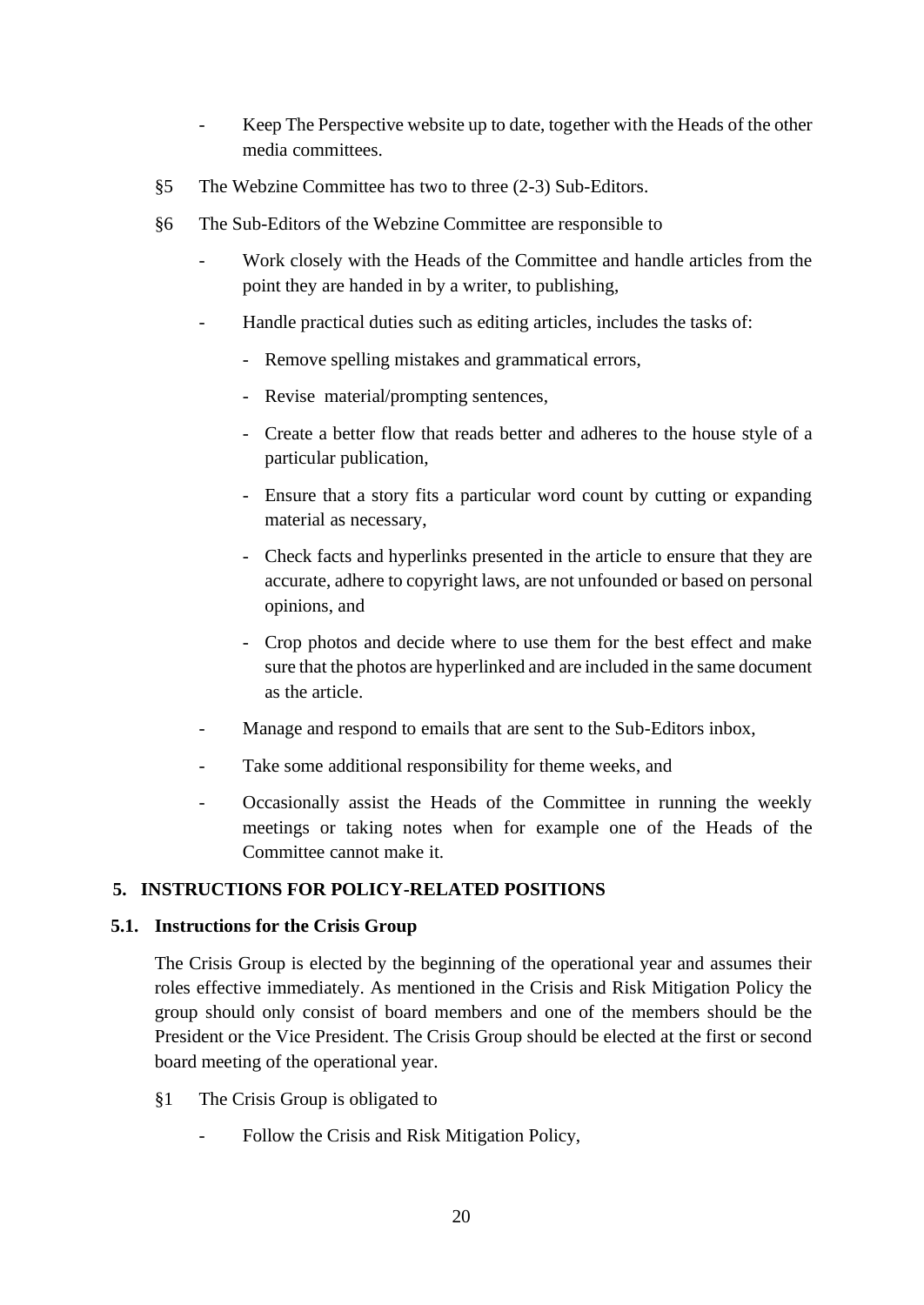- In case of the need to divert from the policy, be transparent with the Board and motivate why they have diverted from their original mandate,
- Make sure that the Policy is up to date and reflects the operations of the Association, and
- Do an inventory every year for the first aid-kit as well as make sure the Association has everything required to handle a crisis. List of items are provided in the Crisis and Risk Mitigation Policy.
- §2 In the case that one of the members of the Crisis Group resigns, a new person from the Board should be elected at the next board meeting.

#### <span id="page-20-0"></span>**5.2. Instructions for the Discrimination & Harassment Contact (DHC)**

At the beginning of the operational year, two individuals should be chosen to act as the Associations Discrimination & Harassment Contact person(s). One of these individuals should be a board member and the other should be an active member.

- §1 The Discrimination & Harassment Contacts are obligated to
	- Actively work to prevent discrimination and sexual harassment from occurring within the organisation,
	- Be available to help in situations of discrimination and/or sexual harassment,
	- In a situation of discrimination and/or sexual harassment, follow the steps stated in the 'Discrimination & Harassment Contact Policy',
	- Handle all information in a confidential manner, and
	- Act in an as transparent manner as possible in situations when it's feasible.
- §2 In case a Discrimination & Harassment Contact person wishes to resign, they can do so by informing the President of their decision. A new contact person will then be by-elected at a Board Meeting.
- §3 The election procedure of electing and by-electing Discrimination & Harassment Contacts are handled by the Nominating Committee.

#### <span id="page-20-1"></span>**6. OTHER TRUSTEE POSITIONS**

#### <span id="page-20-2"></span>**6.1. Instructions for the Nominating Committee**

The Nominating Committee is elected by the Annual Election Meeting and assumes their roles for the following operational year. The committee consists of a maximum of five (5) members and two (2) alternates.

§1 The Nominating Committee is obligated to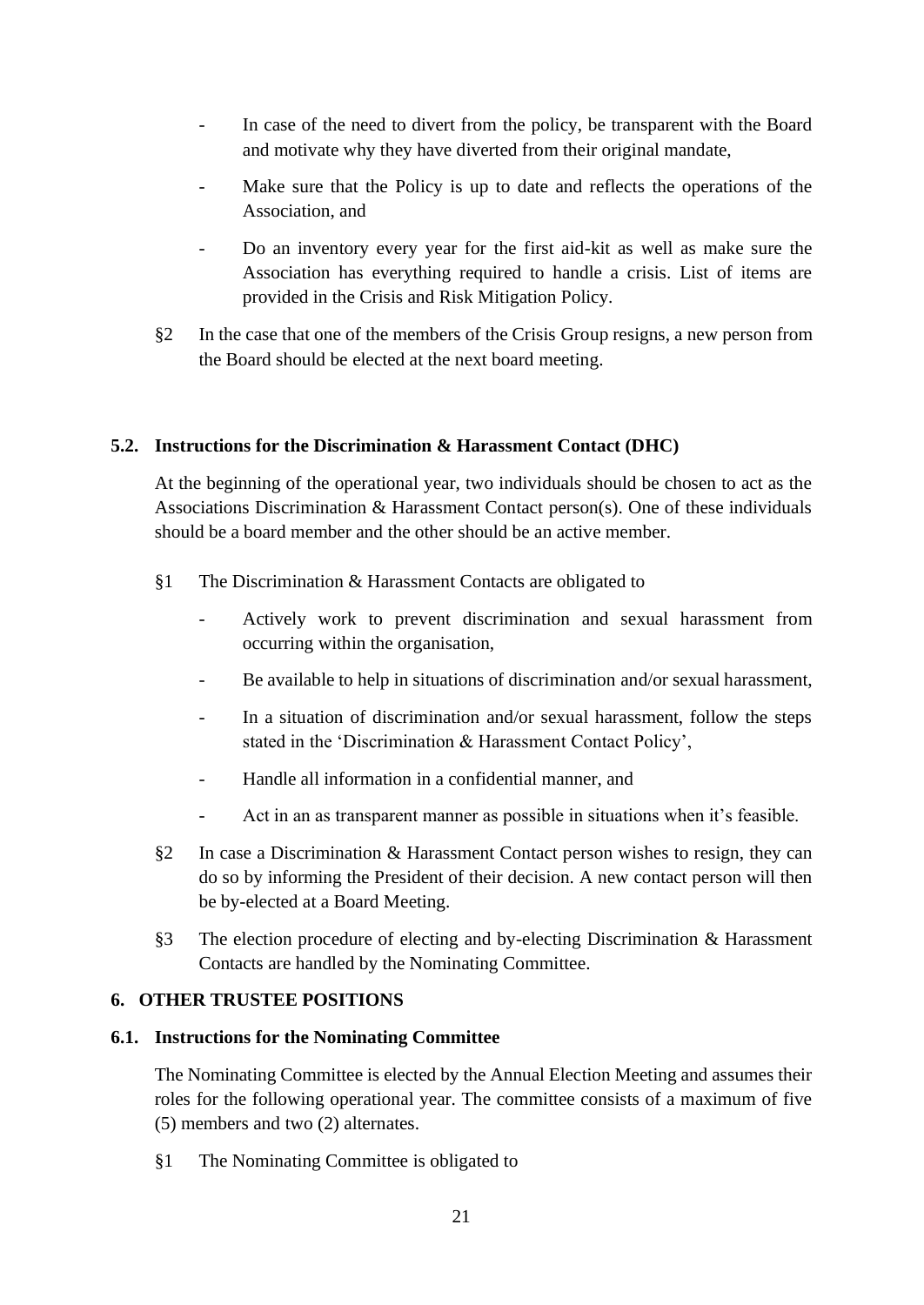- Follow the instructions stated in the Statutes in how to conduct their operations,
- Prepare the elections that are made by the Annual Election Meeting,
- Ensure that the application period is open for at least two  $(2)$  weeks,
- Treat all candidates applying for the same positions equally,
- Divide the responsibilities during an interview to ensure that the member of the committee is not leading the interview and taking notes,
- Collect necessary information about the candidates, their qualifications and experiences that can be of relevance to the positions they are candidating to,
- Present the reasons for the Nominating Committee's nomination of a candidate,
- Ensure that the election process upholds a certain level of confidentiality when it comes to candidates,
- Abstain from voting in case of conflict of interest for one of the candidates,
- Answer questions about the candidate(s), and
- Answer questions about the procedures for the nomination process.
- §2 The Nominating Committee is responsible to
	- Conduct the processes for elections taking place at the Annual Election Meeting or at a board meeting, unless otherwise stated in this document or in the Statutes,
	- Plan the interviews prior to the announcement of the application period,
	- Make sure that their decisions are guided by the guidelines set forth, by both public and private documents,
	- Inform the members about the Association's positions of trust and how members shall proceed in order to candidate, or nominate someone, and
	- Collect the necessary information about the Association's position of trust.
- §3 The Chairperson of the Nominating Committee is obligated to
	- Summon the Nominating Committee,
	- Make sure that the Nominating Committees work is done thoroughly and in a transparent manner, and
	- In case of a draw, have the tie-breaking vote.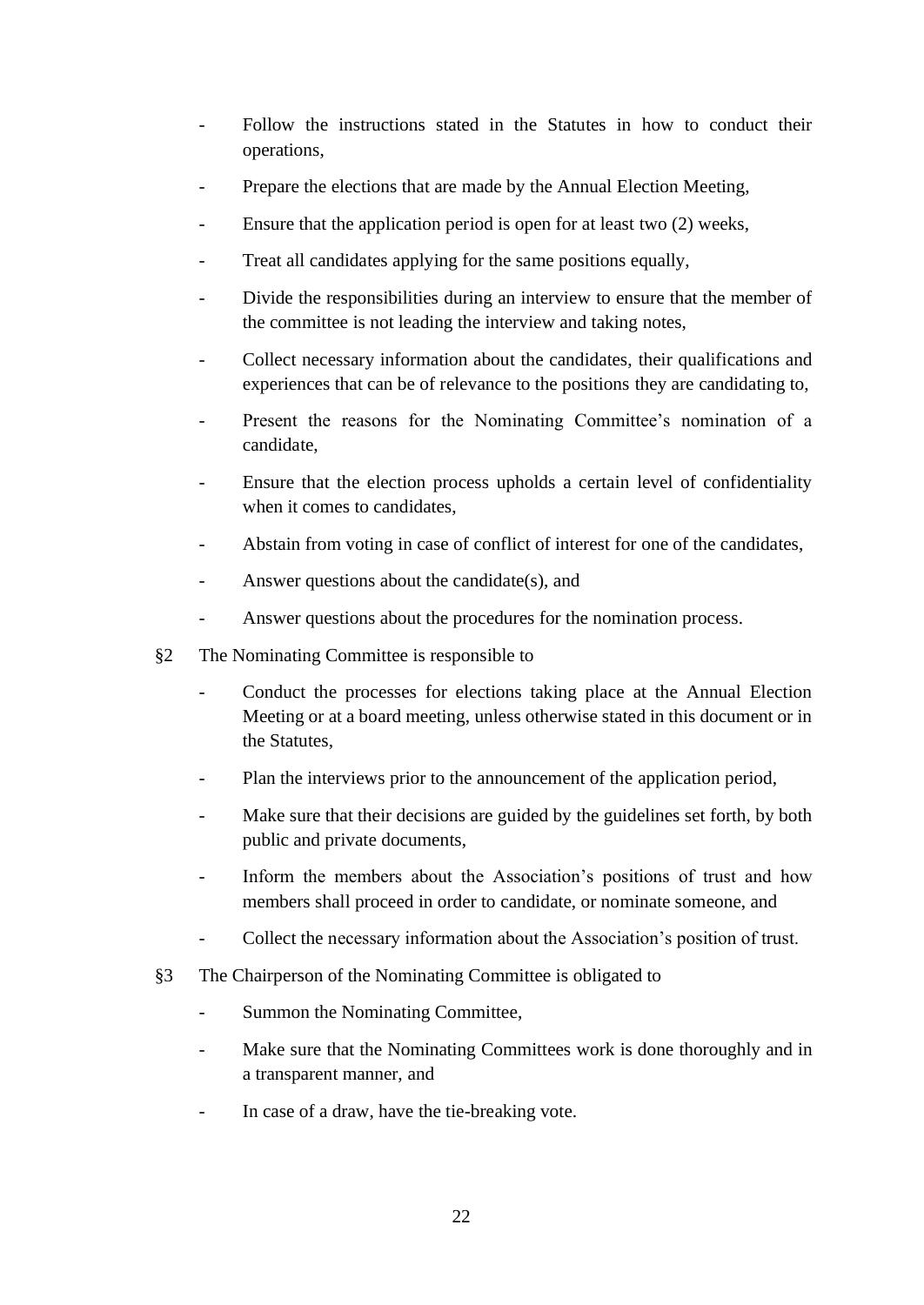§4 In the case of resignation inform the President of their decision. If the Nominating Committee ends up not reaching its quorum, an election of replacements will take place via an Extra Annual Meeting.

## <span id="page-22-0"></span>**6.2. Instructions for the Auditor(s)**

The Auditor(s) is/are elected at the Annual Election Meeting and assume their roles the following fiscal year with a mandate period of one year. After the finished mandate period, the auditor(s) is/are expected to review the Annual Report, the Board's decisions and the Association's finances and send an Audit Report to the Annual Meeting. Because the Auditor(s) job requires impartial review, the Auditor(s) are not allowed to be active in the Association's daily operations, nor do anything that can question their impartiality towards the Board.

- §1 The Auditor(s) are obligated to
	- Continuously review the Association's management and operations,
	- Submit a report including auditing of the Association's decisions, operations, finances as well as the Annual Report,
	- Submit a suggestion regarding a decision of discharge for the Board of UPF,
	- Continuously suggest required changes in Statutes and other steering documents and current practice, and
	- Best extent to be present at the highest decision-making bodies of the Association.
- §2 If the Auditor wishes to resign, they do so by informing the President of their decision. A new auditor will then be appointed via an Extra Annual Meeting.

## <span id="page-22-1"></span>**6.3. Instructions for the Inspector**

The function of the Inspector is to advise and support the management of the Association's work in a limited manner if requested by the Presidium and/or the Presidents. The Inspector is elected at the Annual Meetings and is held by one (1) individual. The Inspector can support the Association through their network by contributing with names of interesting people for events organized during the operational year.

- §1 The Inspector is always welcomed and encouraged to participate in the recurring activities of the Association. If the Inspector is present at social events, and interested, they can hold a speech at these events.
- §2 If the Inspector wishes to resign they do so by informing the President of their decision.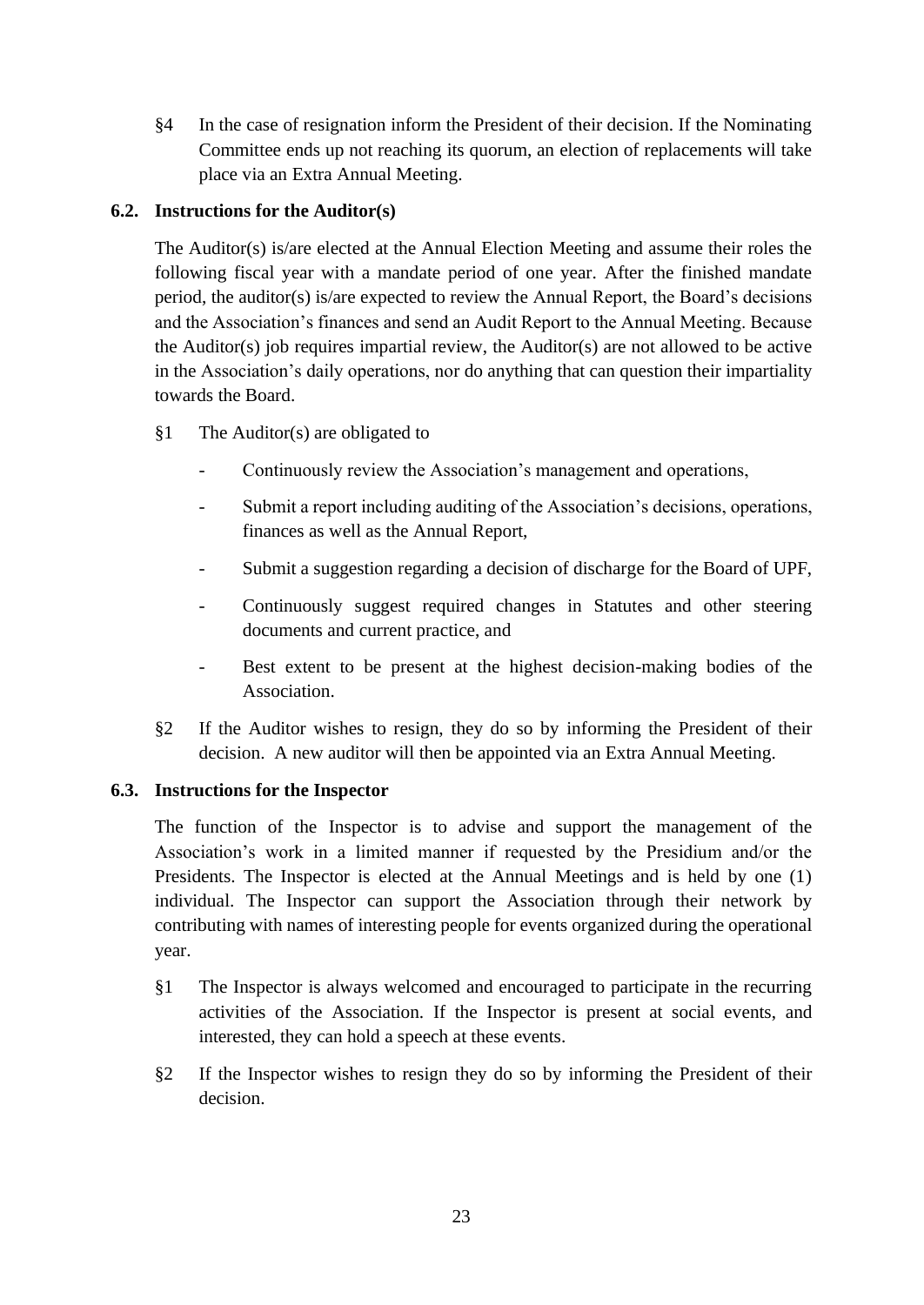#### <span id="page-23-0"></span>**6.4. Instruction for the Senior Collegium**

The Senior Collegium is a network consisting of former board members, deputy board members, trustees elected at the Annual Meetings, honorary members and distinguished members nominated and elected by members of the Collegium. The Collegium is an alumni network which aims to keep former active members of UPF Lund connected after the end of their commitment.

- §1 The Senior Collegium is divided into two (2) different groups. One (1) Senior Group and one (1) Working group.
- §2 The Senior Group consists of two to five (2-5) alumni that are elected at the Annual Meetings. Their mandate extends over two operational years and are responsible for
	- Being a support system for the current board and specifically the Presidium,
	- Being in charge of maintaining contact with the Senior Collegium,
	- Having an overview of the system used to coordinate the Senior Collegium and the contact with members in the Collegium, and
	- Planning the Senior Collegium events.
- §3 The Senior Collegium working group is established by the Board. The group consists of two to three (2-3) members of the Board including the Secretary. This working group is responsible for
	- Continuing to establish the Senior Collegium by locating and contacting old members of UPF Lund and have them sign up to the Senior Collegium.
	- To keep order in the Senior Collegium and keep it up to date, and
	- To work towards an efficient and suitable system for dealing with the information of the Senior Collegium.

## <span id="page-23-1"></span>**6.5. Instructions for the Debate Coordinators**

The Debate Coordinators is elected at a Board Meeting at the beginning of the operational year and assumes their roles for the following operational year. This position is held by two (2) individuals.

- §1 The Debate Coordinators are obligated to
	- Coordinate the Debate Club,
	- Prepare topics for debates,
	- Hold Debate Cafés,
	- Plan workshops about formal debating and introductions to the British parliamentary debate style.